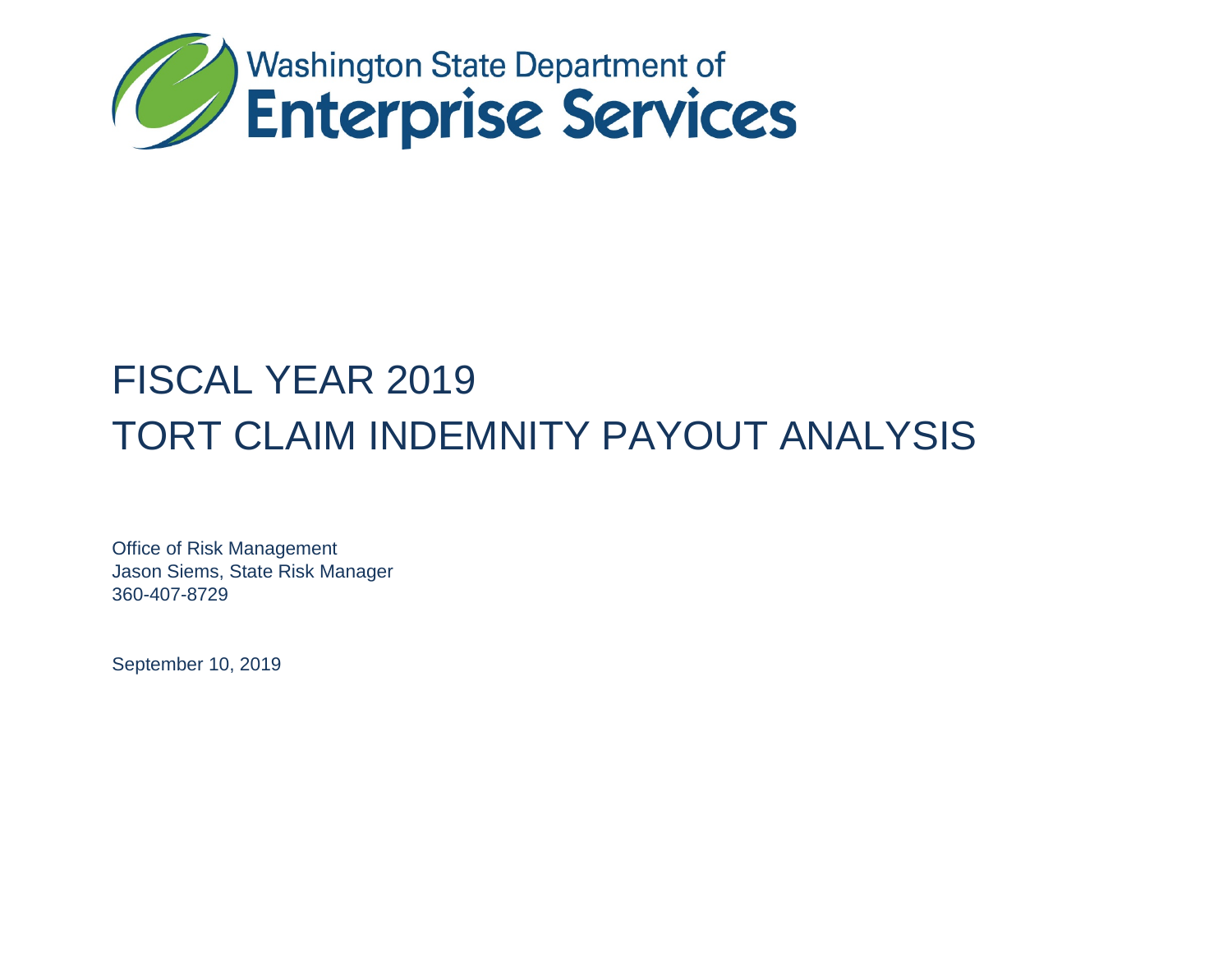#### **Statewide Indemnity Payouts for Fiscal Years 2012-2019**

This data includes WSDOT Marine Division Payouts which are reimbursed to the self-insurance fund and excludes UW and Excess Insurance refunds.

The table below contains payout dollars for the top four agencies with the highest indemnity payouts. It also includes indemnity payout dollars for all other agencies combined.

|                   | FY 2012    | FY 2013    | FY 2014    | FY 2015    | FY 2016     | FY 2017     | FY 2018    | FY 2019     |
|-------------------|------------|------------|------------|------------|-------------|-------------|------------|-------------|
| <b>DNR</b>        | 923.679    | 39.939     | 62.741     | 307.534    | $-129.831$  | 50,087,041  | 59.549     | 12,303,348  |
| <b>DCYF</b>       |            | 0          |            |            |             |             |            | 84,231,789  |
| <b>DOT</b>        | 25.942.804 | 4.237.470  | 9.439.229  | 14,352,216 | 64,311,819  | 6,129,090   | 15,254,486 | 56,987,071  |
| <b>DSHS</b>       | 19.895.522 | 28.792.362 | 17.735.832 | 27.394.840 | 21,894,312  | 37.262.249  | 42,910,700 | 13,965,032  |
| <b>All Others</b> | 13.188.990 | 32.476.287 | 21.250.811 | 17.448.498 | 16.715.968  | 40.306.837  | 14.246.660 | 11.518.535  |
| <b>Totals</b>     | 59,950,996 | 65,546,058 | 48,488,613 | 59,503,089 | 102,792,267 | 133,785,217 | 72,471,395 | 179,005,775 |

Summary: Total statewide indemnity payouts for fiscal years 2012 through 2015 remained relatively flat. There was a spike in fiscal years 2016 and 2017 with a claim settlement related to a 2014 landslide accounting for 51.18 million dollars of the 2017 fiscal year indemnity payout. In this claim, the state's insurance carrier contributed 40 million dollars toward the claim. Fiscal year 2018 saw a 47 percent decrease in indemnity payout amounts. Fiscal year 2019 resulted in a considerable increase due to two claims. The first was a vehicle accident claim settled for 29 million dollars of which the state's insurance carrier contributed 16 million dollars toward the claim. The second was a landslide claim from 2014 settled for 11.87 million dollars of which the state's insurance carrier contributed the full amount, 11.87 million dollars.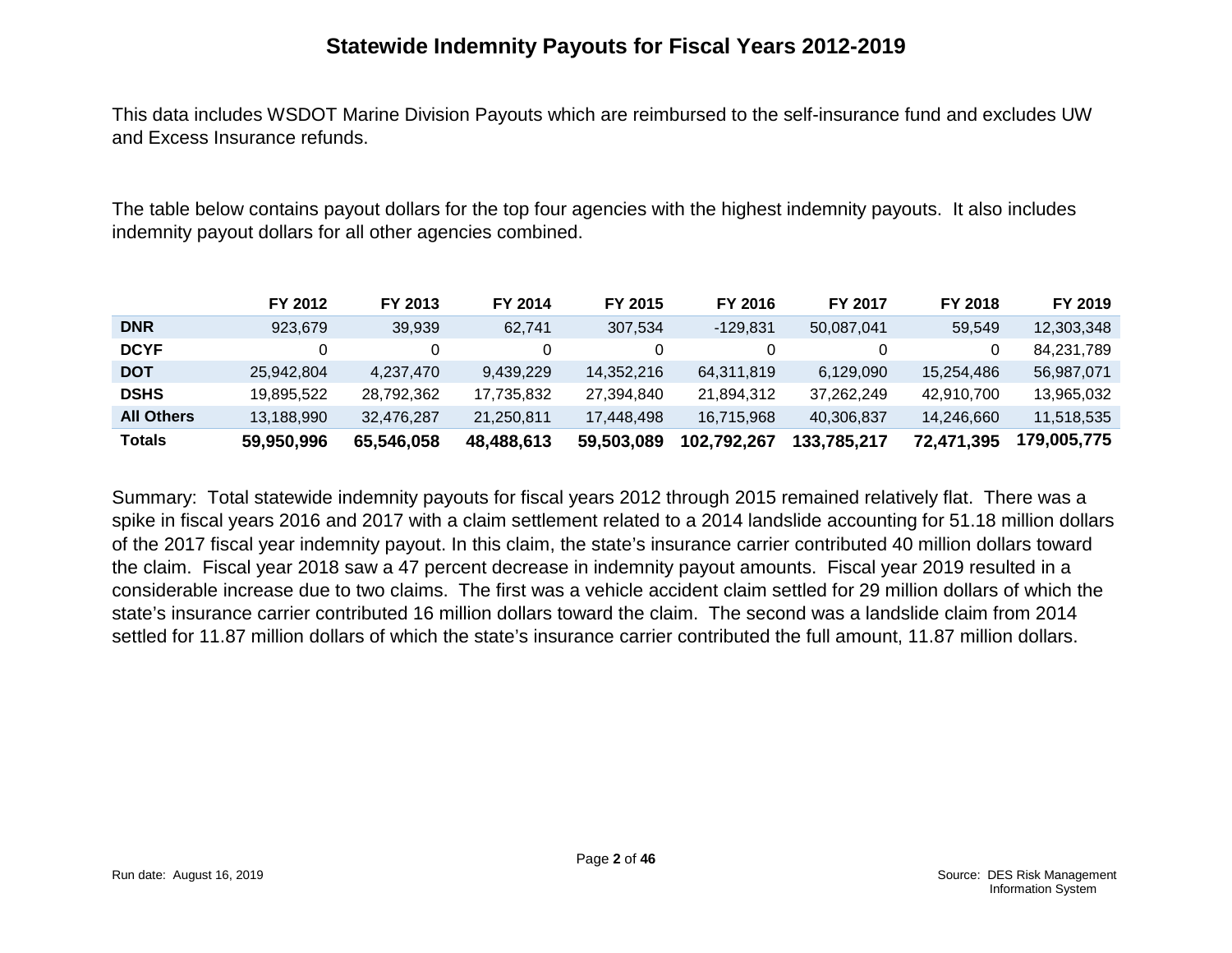## **Fiscal Year 2019 Indemnity Payout Distribution**

The table below contains fiscal year 2019 payout dollars for the top four agencies with the highest indemnity payouts. It also includes payout dollars for all other agencies combined.

This data includes WSDOT Marine Division Payouts which are reimbursed to the self-insurance fund and excludes UW and excess insurance refunds.

|                   | FY 2019     |
|-------------------|-------------|
| <b>DNR</b>        | 12,303,348  |
| <b>DCYF</b>       | 84,231,789  |
| <b>DOT</b>        | 56,987,071  |
| <b>DSHS</b>       | 13,965,032  |
| <b>All Others</b> | 11,518,535  |
| <b>Total</b>      | 179,005,775 |

DCYF contributed to 47 percent of the total fiscal year 2019 total indemnity payout amount. Respectively, DOT contributed 32 percent, DSHS 8 percent, DNR 7 percent and all other agencies combined 6 percent.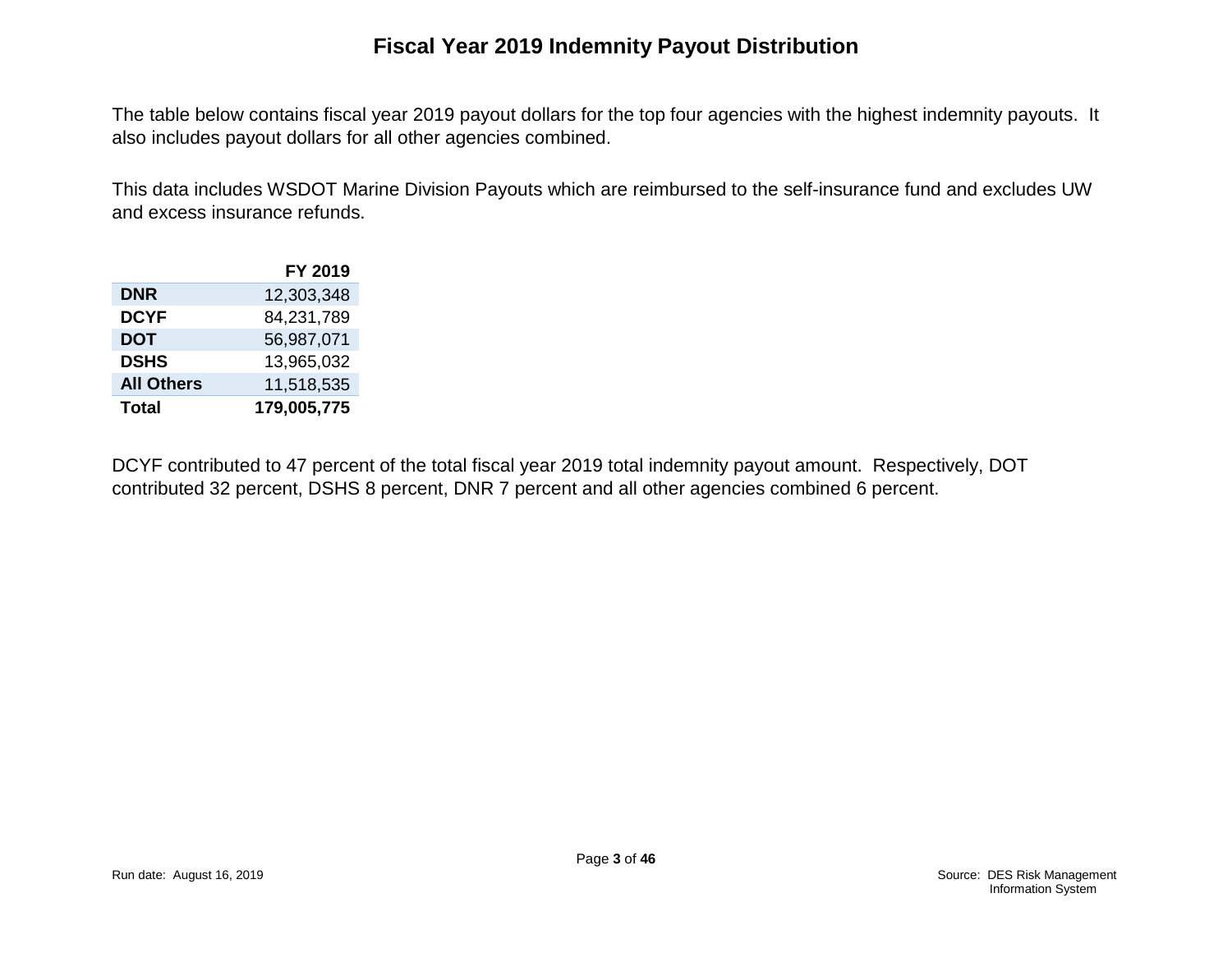#### **All Other State Agency Indemnity Payouts for Fiscal Years 2012-2019**

|  | FY 2012 FY 2013 FY 2014 FY 2015 FY 2016 FY 2017 FY 2018 FY 2019                         |  |  |  |
|--|-----------------------------------------------------------------------------------------|--|--|--|
|  | 13,188,990 32,746,287 21,250,811 17,448,948 16,715,968 40,306,837 14,246,660 11,518,535 |  |  |  |

Summary: There was a spike in fiscal year 2017. Of the fiscal year 2017 40 million dollar payout, a WSP class action settlement accounts for 13 million dollars, a Board of Pilotage Commissioners settlement accounts for 6.1 million dollars and a discovery sanction against the AGO accounts for 1.2 million dollars. Fiscal year 2018 saw a 65 percent decrease in payout amount and fiscal year 2019 saw a continued drop.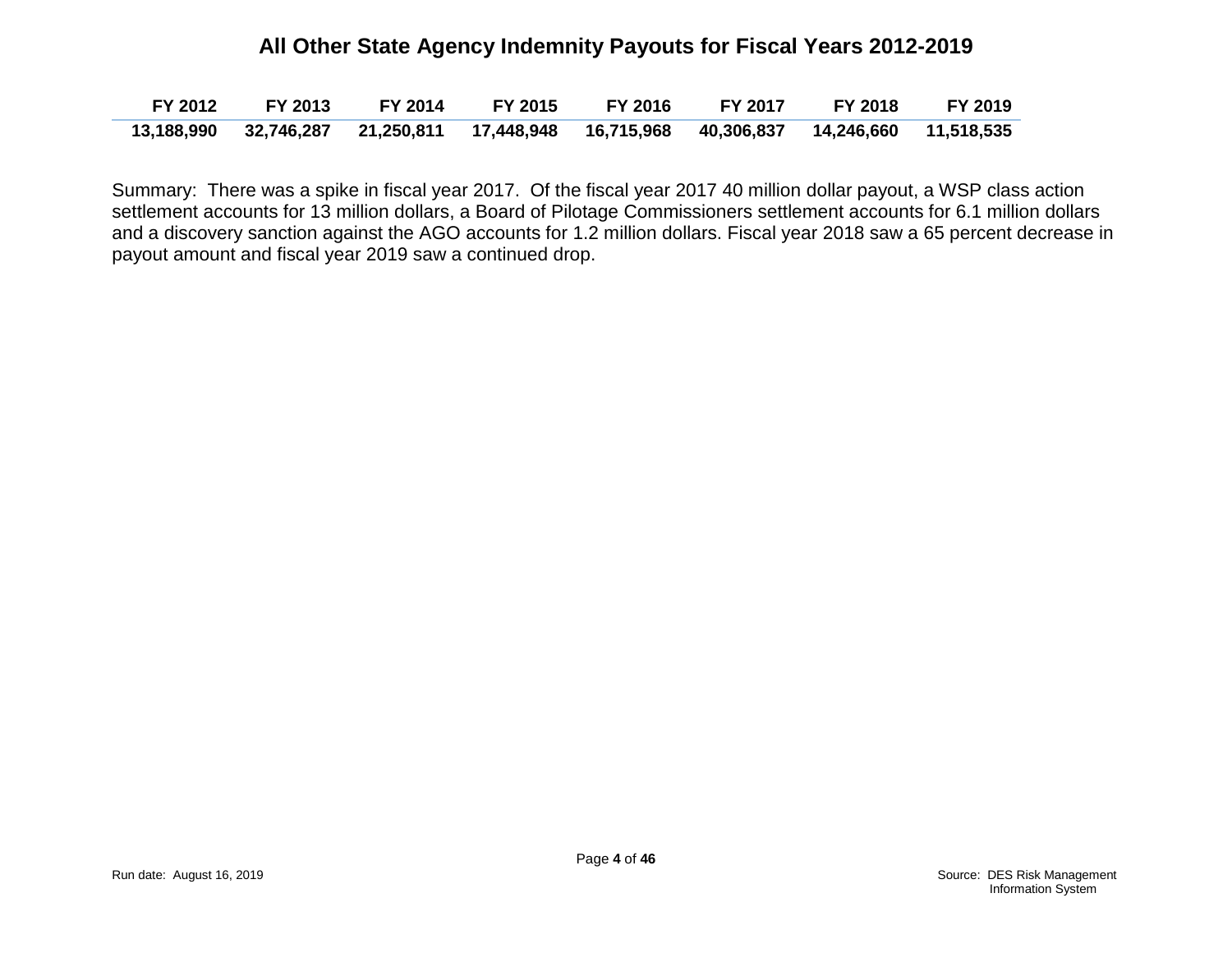88 percent of event payouts are less than 100,000 dollars each and make up 2 percent of total dollars paid out for indemnities. The remaining 12 percent of event payouts make up 98 percent of total dollars paid out for indemnities.

| <b>FY2019</b>     | <b>Total # of Events</b> | <b>Total Payouts</b> |
|-------------------|--------------------------|----------------------|
| Events $<$ \$100K | 615                      | \$4,114,249          |
| Events $>= $100K$ | 85                       | \$174,891,527        |

Summary: Only a few events resulting in claims paid are greater than 100,000 dollars and most of the events resulting in claims paid are for less than 100,000 dollars.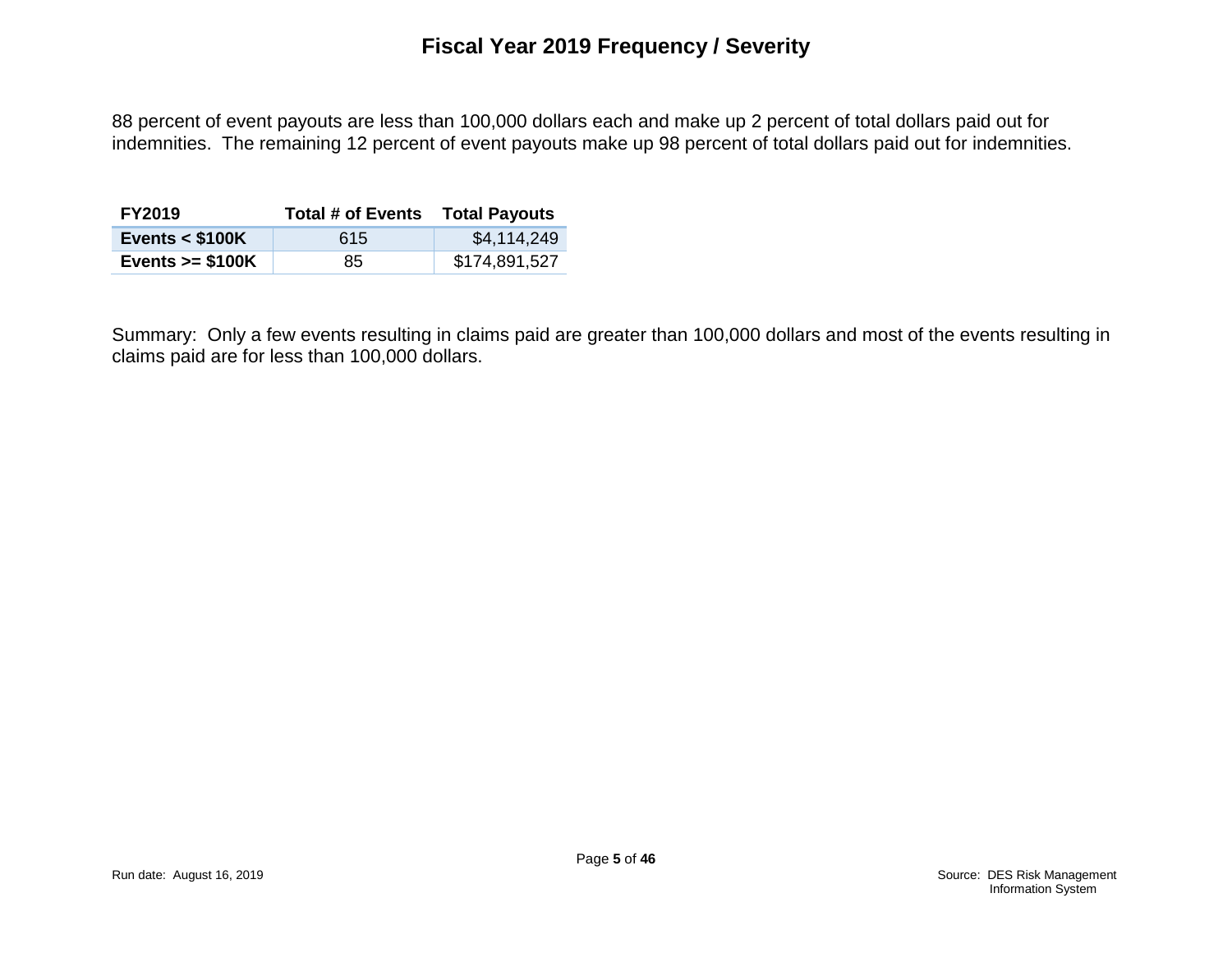# **Tort Indemnity Payouts for Fiscal Years 2012-2019 by Event**

Large payouts result from a small number of events

| This data includes WSDOT Marine Division Payouts which are reimbursed to the self-insurance fund and excludes UW and excess insurance refunds. |  |  |
|------------------------------------------------------------------------------------------------------------------------------------------------|--|--|
|                                                                                                                                                |  |  |

| FY2012            | <b>WSP</b>     | <b>Amount</b> | Percent        | <b>DSHS</b>    | <b>Amount</b> | <b>Percent</b> | <b>DOC</b>  | <b>Amount</b> | Percent        | <b>DOT</b>   | <b>Amount</b> |                | <b>Percent   All Others</b> | <b>Amount</b> | Percent |
|-------------------|----------------|---------------|----------------|----------------|---------------|----------------|-------------|---------------|----------------|--------------|---------------|----------------|-----------------------------|---------------|---------|
| Events $>$ \$100K | $\overline{2}$ | 795,000       | 74%            | 14             | 19,409,488    | 98%            | 8           | 7,480,000     | 91%            | 13           | 24,706,303    | 95%            | 8                           | 3,149,349     | 65%     |
| Events $<$ \$100K | 48             | 277,951       | 26%            | 54             | 486,033       | 2%             | 242         | 712,717       | 9%             | 220          | 1,236,501     | 5%             | 53                          | 1,697,652     | 35%     |
| Total FY2012      | 50             | 1,072,951     |                | 68             | 19,895,522    |                | 250         | 8,192,717     |                | 233          | 25,942,804    |                | 61                          | 4,847,001     |         |
| FY2013            | <b>WSP</b>     | <b>Amount</b> | Percent        | <b>DSHS</b>    | <b>Amount</b> | <b>Percent</b> | <b>DOC</b>  | <b>Amount</b> | Percent        | <b>DOT</b>   | <b>Amount</b> |                | <b>Percent   All Others</b> | Amount        | Percent |
| Events $>$ \$100K | 3              | 3,227,000     | 85%            | 18             | 28,230,000    | 98%            | 11          | 24,685,736    | 98%            | 9            | 3,361,612     | 79%            | 8                           | 2,147,620     | 61%     |
| Events $<$ \$100K | 45             | 565,894       | 15%            | 63             | 562,362       | 2%             | 229         | 509,946       | 2%             | 205          | 875,859       | 21%            | 51                          | 1,381,265     | 39%     |
| Total FY2013      | 48             | 3,792,894     |                | 81             | 28,792,362    |                | 240         | 25,195,682    |                | 214          | 4,237,470     |                | 59                          | 3,528,885     |         |
| <b>FY2014</b>     | <b>WSP</b>     | <b>Amount</b> | <b>Percent</b> | <b>DSHS</b>    | <b>Amount</b> | <b>Percent</b> | <b>DOC</b>  | <b>Amount</b> | <b>Percent</b> | <b>DOT</b>   | Amount        |                | Percent All Others          | <b>Amount</b> | Percent |
| Events $>$ \$100K | $\mathbf{1}$   | 370,001       | 57%            | 14             | 17,285,641    | 97%            | 10          | 15,523,181    | 97%            | 6            | 8,425,000     | 89%            | 13                          | 3,488,818     | 75%     |
| Events $<$ \$100K | 36             | 279,557       | 43%            | 56             | 450,191       | 3%             | 186         | 476,123       | 3%             | 194          | 1,014,229     | 11%            | 40                          | 1,175,873     | 25%     |
| Total FY2014      | 37             | 649,558       |                | 70             | 17,735,832    |                | 196         | 15,999,304    |                | 200          | 9,439,229     |                | 53                          | 4,664,690     |         |
| FY2015            | <b>WSP</b>     | <b>Amount</b> | Percent        | <b>DSHS</b>    | <b>Amount</b> | Percent        | <b>DOC</b>  | <b>Amount</b> | Percent        | <b>DOT</b>   | <b>Amount</b> |                | <b>Percent   All Others</b> | Amount        | Percent |
| Events $>$ \$100K | $\overline{2}$ | 5,272,877     | 96%            | 12             | 26,733,397    | 98%            | 5           | 5,013,910     | 88%            | 16           | 12,861,588    | 90%            | 17                          | 5,170,221     | 78%     |
| Events $<$ \$100K | 36             | 211,669       | 4%             | 48             | 661,443       | 2%             | 178         | 652,009       | 12%            | 215          | 1,490,628     | 10%            | 45                          | 1,435,347     | 22%     |
| Total FY2015      | 38             | 5,484,546     |                | 60             | 27,394,840    |                | 183         | 5,665,919     |                | 231          | 14,352,216    |                | 62                          | 6,605,568     |         |
|                   |                |               |                |                |               |                |             |               |                |              |               |                |                             |               |         |
| <b>FY2016</b>     | <b>WSP</b>     | <b>Amount</b> | Percent        | <b>DSHS</b>    | <b>Amount</b> | Percent        | <b>DOC</b>  | Amount        | Percent        | <b>DOT</b>   | <b>Amount</b> |                | <b>Percent   All Others</b> | <b>Amount</b> | Percent |
| Events $>$ \$100K | 3              | 665,000       | 60%            | 24             | 21,184,206    | 97%            | 9           | 9,425,000     | 94%            | 13           | 63,027,201    | 98%            | 12                          | 3,798,515     | 69%     |
| Events $<$ \$100K | 48             | 434,895       | 40%            | 71             | 710,106       | 3%             | 220         | 553,979       | 6%             | 193          | 1,284,619     | 2%             | 43                          | 1,708,748     | 31%     |
| Total FY2016      | 51             | 1,099,895     |                | 95             | 21,894,312    |                | 229         | 9,978,979     |                | 206          | 64,311,819    |                | 55                          | 5,507,263     |         |
| FY2017            | <b>DNR</b>     | <b>Amount</b> | Percent        | <b>DSHS</b>    | <b>Amount</b> | Percent        | <b>DOC</b>  | Amount        | <b>Percent</b> | <b>DOT</b>   | Amount        |                | Percent   All Others        | <b>Amount</b> | Percent |
| Events $>$ \$100K | 21             | 36,648,745    | 98%            | 10             | 13,751,530    | 97%            | 9           | 4,942,459     | 81%            | $\mathbf{1}$ | 50,000,000    | 100%           | 13                          | 23,863,222    | 92%     |
| Events $<$ \$100K | 70             | 613,505       | 2%             | 197            | 483,339       | 3%             | 238         | 1,186,631     | 19%            | 9            | 87,041        | 0%             | 44                          | 2,208,745     | 8%      |
| Total FY2017      | 91             | 37,262,249    |                | 207            | 14,234,869    |                | 247         | 6,129,090     |                | 10           | 50,087,041    |                | 57                          | 26,071,968    |         |
| <b>FY2018</b>     | <b>DNR</b>     | <b>Amount</b> | Percent        | <b>DSHS</b>    | <b>Amount</b> | Percent        | <b>DOC</b>  | Amount        | Percent        | <b>DOT</b>   | Amount        |                | <b>Percent   All Others</b> | <b>Amount</b> | Percent |
| Events $>$ \$100K | 22             | 42,076,618    | 98%            | $\overline{4}$ | 5,923,738     | 88%            | 13          | 13,979,904    | 92%            | 0            | 0             | 0%             | 13                          | 6,111,105     | 81%     |
| Events $<$ \$100K | 77             | 834.082       | 2%             | 177            | 811,181       | 12%            | 182         | 1,274,582     | 8%             | 9            | 59.549        | 100%           | 43                          | 1,400,637     | 19%     |
| Total FY2018      | 99             | 42,910,700    |                | 181            | 6,734,919     |                | 195         | 15,254,486    |                | 9            | 59,549        |                | 56                          | 7,511,741     |         |
| FY2019            | <b>DNR</b>     | <b>Amount</b> | Percent        | <b>DSHS</b>    | <b>Amount</b> | Percent        | <b>DCYF</b> | <b>Amount</b> | Percent        | <b>DOT</b>   | <b>Amount</b> |                | <b>Percent   All Others</b> | <b>Amount</b> | Percent |
| Events $>$ \$100K | $\overline{2}$ | 12,275,000    | 100%           | 6              | 13,584,279    | 97%            | 26          | 83,954,194    | 100%           | 20           | 56,124,708    | 98%            | 17                          | 8,953,346     | 78%     |
| Events $<$ \$100K | 11             | 28,348        | $\Omega$       | 42             | 380,753       | 3%             | 21          | 277,595       | $\Omega$       | 160          | 862,363       | $\overline{2}$ | 42                          | 2,565,189     | 22%     |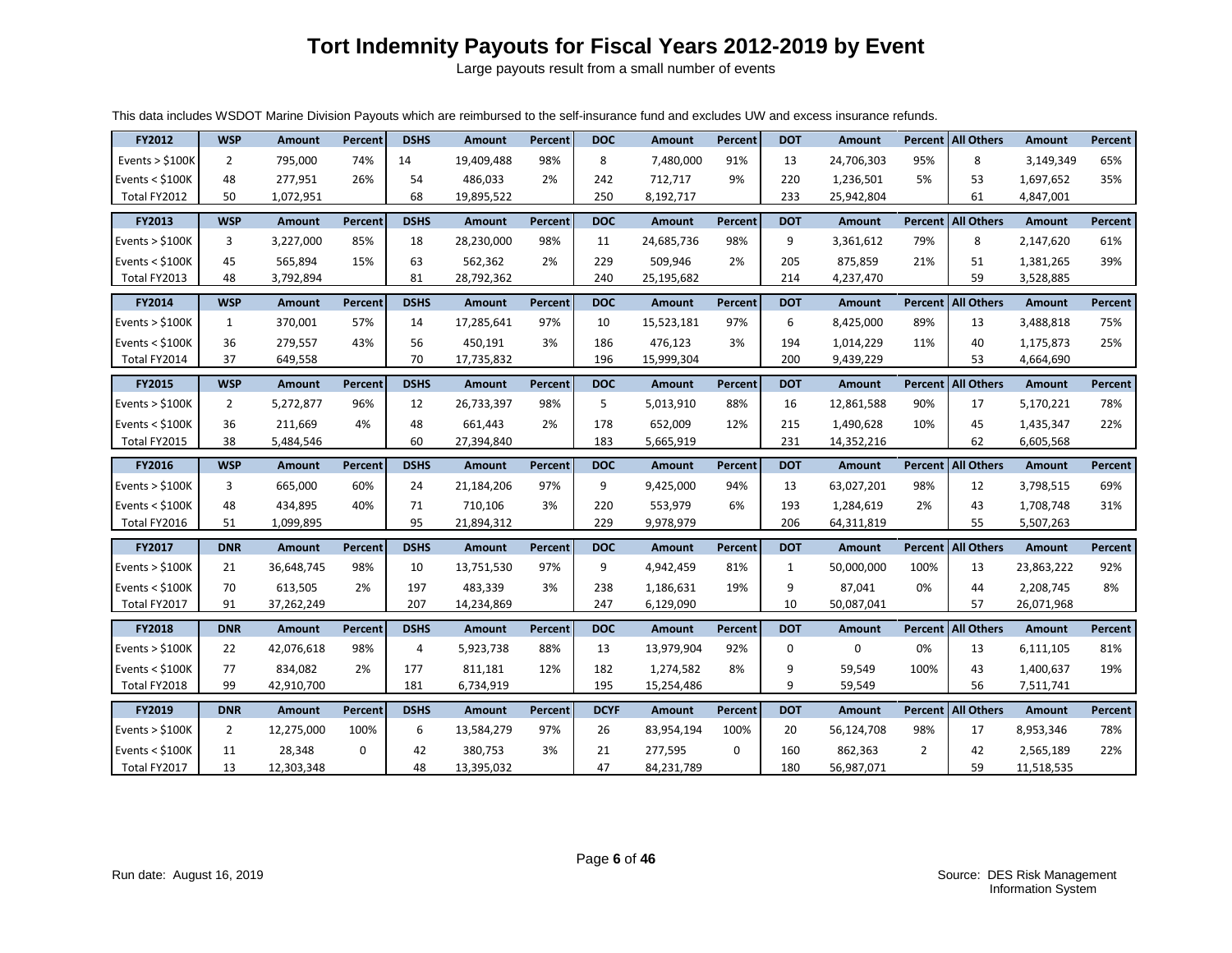## **Statewide Tort Claim Filing for Fiscal Years 2012-2019**

The table below contains the number of tort claims filed for fiscal year 2012-2019 for the top four agencies with the highest number of tort claims filed. It also includes the number of tort claims filed for all other agencies combined.

|                   | FY 2012 | FY 2013 | FY 2014 | FY 2015 | FY 2016 | FY 2017 | FY 2018 | FY 2019 |
|-------------------|---------|---------|---------|---------|---------|---------|---------|---------|
| <b>DOC</b>        | 1,725   | 664, ا  | 1,536   | ,459    | 1,533   | 1.104   | 1.138   | 1,106   |
| <b>DOT</b>        | 924     | 753     | 822     | 958     | 008     | 1,010   | 1,004   | 040, ا  |
| <b>DSHS</b>       | 198     | 156     | 196     | 163     | 204     | 230     | 270     | 174     |
| <b>DCYF</b>       |         |         |         |         |         |         |         | 132     |
| <b>All Others</b> | 479     | 389     | 431     | 518     | 516     | 468     | 540     | 531     |
| <b>Totals</b>     | 3.424   | 3,045   | 3,067   | 3,183   | 3,352   | 2,895   | 3,047   | 2,983   |

This data excludes UW, counties, cities, public school districts and non-state entities.

Summary: There has been a steady decline of tort claims filed over the last eight fiscal years. Claim filings are declining due primarily to a decrease in non-personal property claims from incarcerated individuals.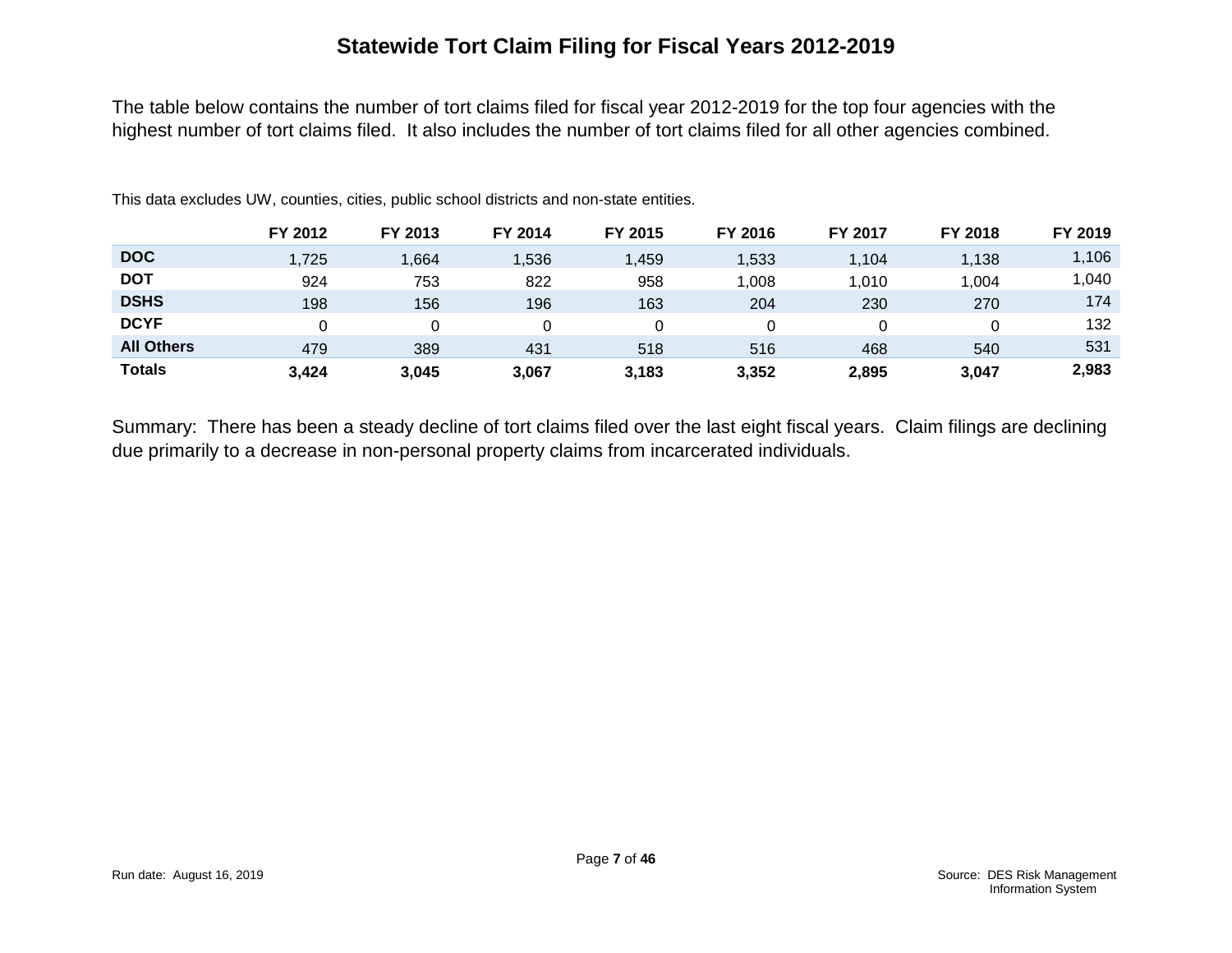## **Fiscal Year 2019 Tort Claim Filing by Investigative Office Assigned**

There are four investigative offices. The table below shows the percentage of claims investigated by each office in fiscal year 2019. Fifty six percent of all tort claims filed in fiscal year 2019 were administratively handled (denied or settled) by the DES Office of Risk Management.

|                    | FY 2019  |
|--------------------|----------|
| <b>AGO Program</b> | ${<}1\%$ |
| <b>AGO Torts</b>   | 16%      |
| <b>DES/ORM</b>     | 56%      |
| DOT                | 28%      |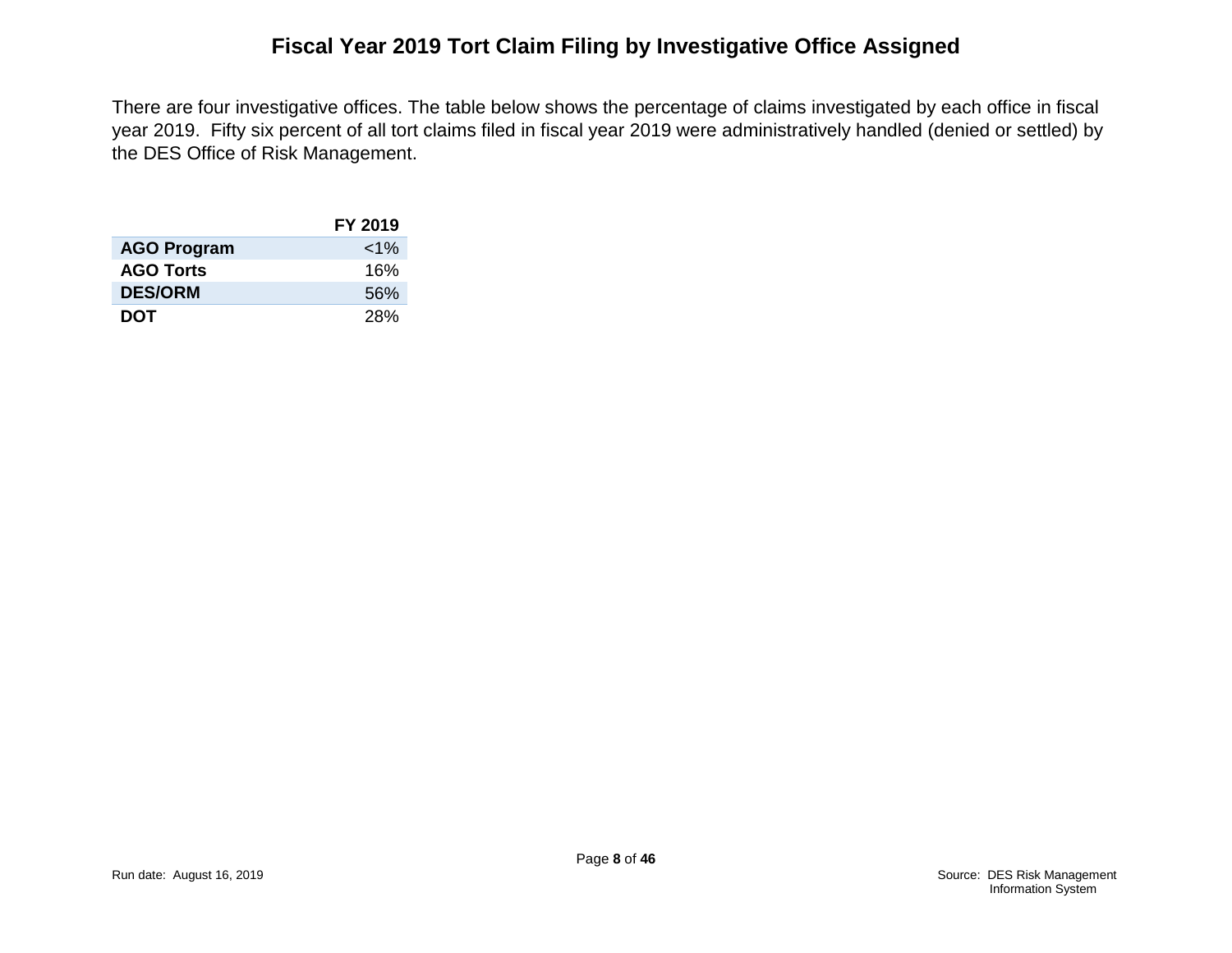# **Fiscal Years 2012-2019 Tort Claim Filing by Investigative Office Assigned**

The table below shows which of the four investigative offices investigated what number of tort claims for fiscal years 2012 through 2019.

|                    | FY 2012 | FY 2013 | FY 2014 | FY 2015 | FY 2016 | FY 2017 | FY 2018 | FY 2019 |
|--------------------|---------|---------|---------|---------|---------|---------|---------|---------|
| <b>AGO Program</b> | 68      | 21      |         | 16      |         |         |         |         |
| <b>AGO Torts</b>   | 378     | 394     | 486     | 357     | 466     | 398     | 486     | 483     |
| <b>DES/ORM</b>     | 2,124   | 2,136   | 2,030   | .891    | .942    | ,645    | ,884    | ,656    |
| <b>DOT</b>         | 854     | 707     | 775     | 919     | 936     | 843     | 669     | 837     |
| <b>Totals</b>      | 3,424   | 3,045   | 3,067   | 3,183   | 3,352   | 2,895   | 3,047   | 2,983   |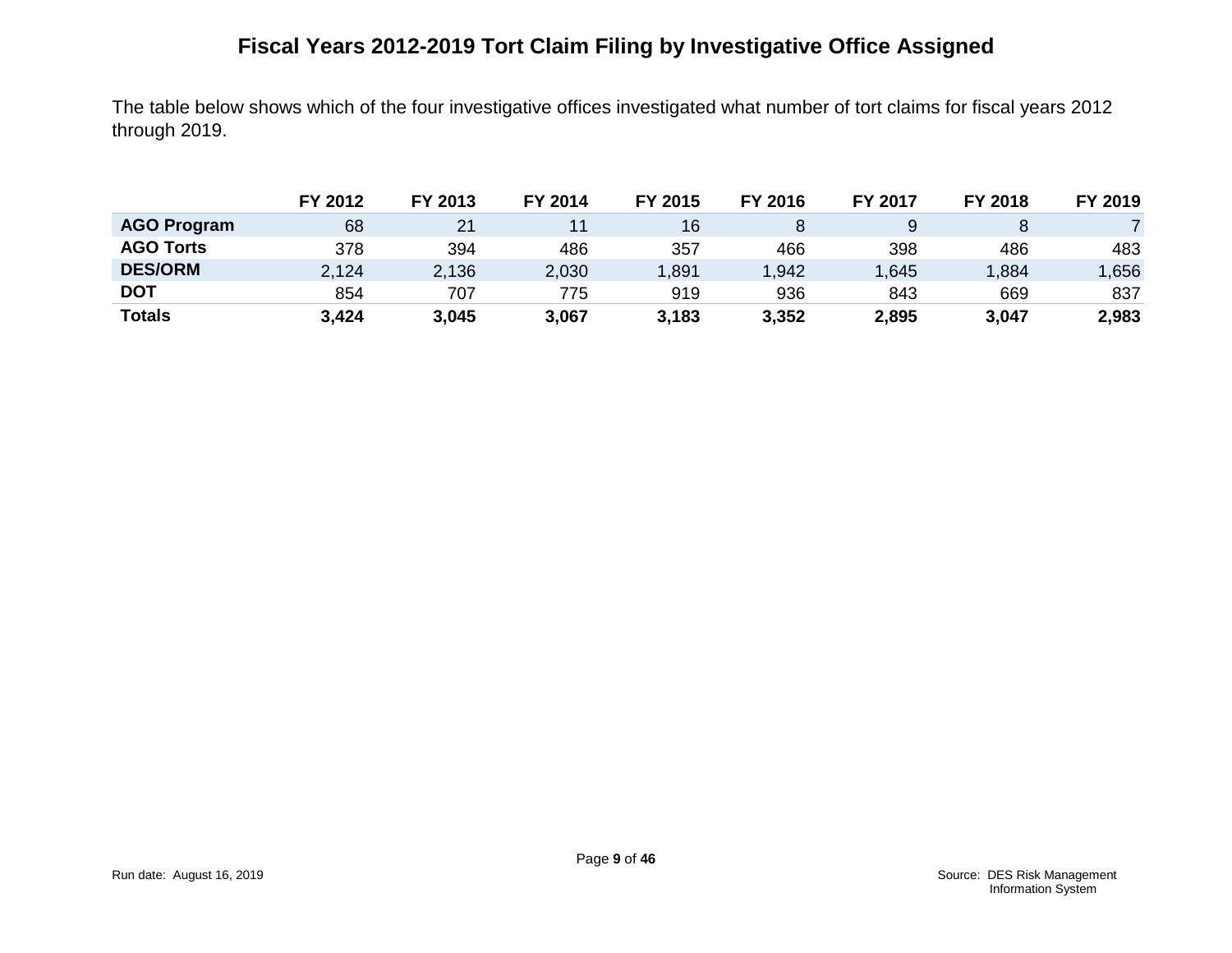#### **Distribution of DOC Claims filed for Fiscal Years 2012-2019**

The table below contains the number of tort claims filed for fiscal years 2012-2019 by the categories of non-incarcerated, incarcerated personal property and incarcerated non-personal property.

|                                                 | FY 2012 | FY 2013 | FY 2014 | FY 2015 | FY 2016 | <b>FY 2017</b> | <b>FY 2018</b> | FY 2019 |
|-------------------------------------------------|---------|---------|---------|---------|---------|----------------|----------------|---------|
| Non Incarcerated                                | 93      | 65      | 60      | 63      | 71      | 102            | 95             | 116     |
| <b>Incarcerated</b><br><b>Personal Property</b> | 1,117   | 061. ا  | .000    | 909     | 824     | 708            | 716            | 645     |
| <b>Incarcerated Non-</b>                        |         |         |         |         |         |                |                |         |
| <b>Personal Property</b>                        | 515     | 538     | 476     | 487     | 638     | 294            | 327            | 345     |
| <b>Totals</b>                                   | 1,725   | 1,664   | .536    | 1,459   | 1,533   | 1,104          | 1,138          | 1.106   |

Summary: DOC has seen a steady decline of tort claims filed over the last eight fiscal years. Claim filings are declining due primarily to a decrease in non-personal property claims from incarcerated individuals.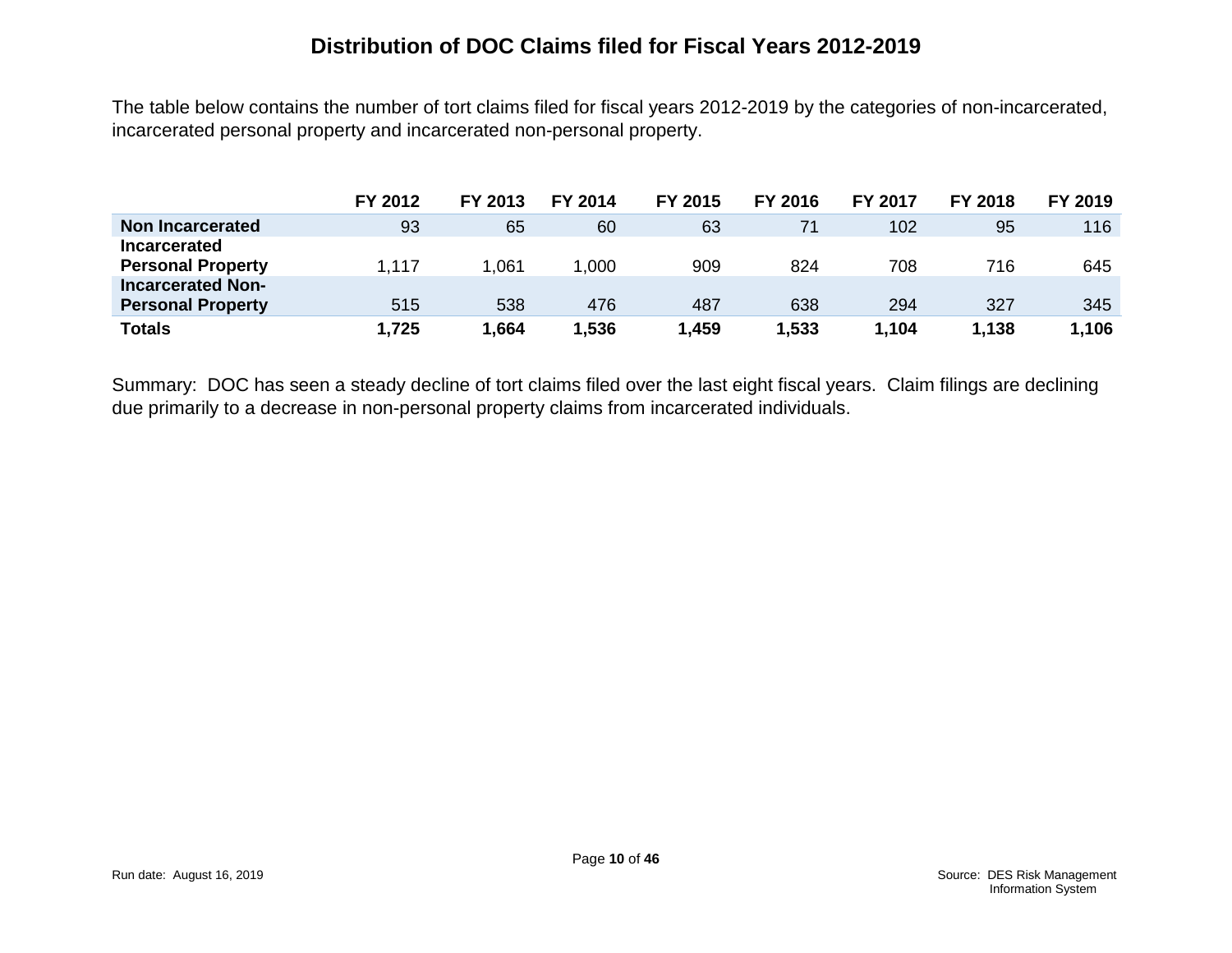## **DOC Indemnity Payouts for Fiscal Years 2012-2019**

The table below contains the dollar amount of indemnity payouts for fiscal years 2012-2019 for the Washington State Department of Corrections.

| FY 2012   | FY 2013    | FY 2014    | FY 2015   | <b>FY 2016</b> | FY 2017    | <b>FY 2018</b> | <b>FY 2019</b> |
|-----------|------------|------------|-----------|----------------|------------|----------------|----------------|
| 8,192,717 | 25,195,682 | 15,999,304 | 5,665,919 | 9,978,979      | 14,234,869 | 6,734,919      | 2,561,134      |

Summary: DOC has seen a steady decline in the dollar amount of indemnity payouts over the last eight fiscal years.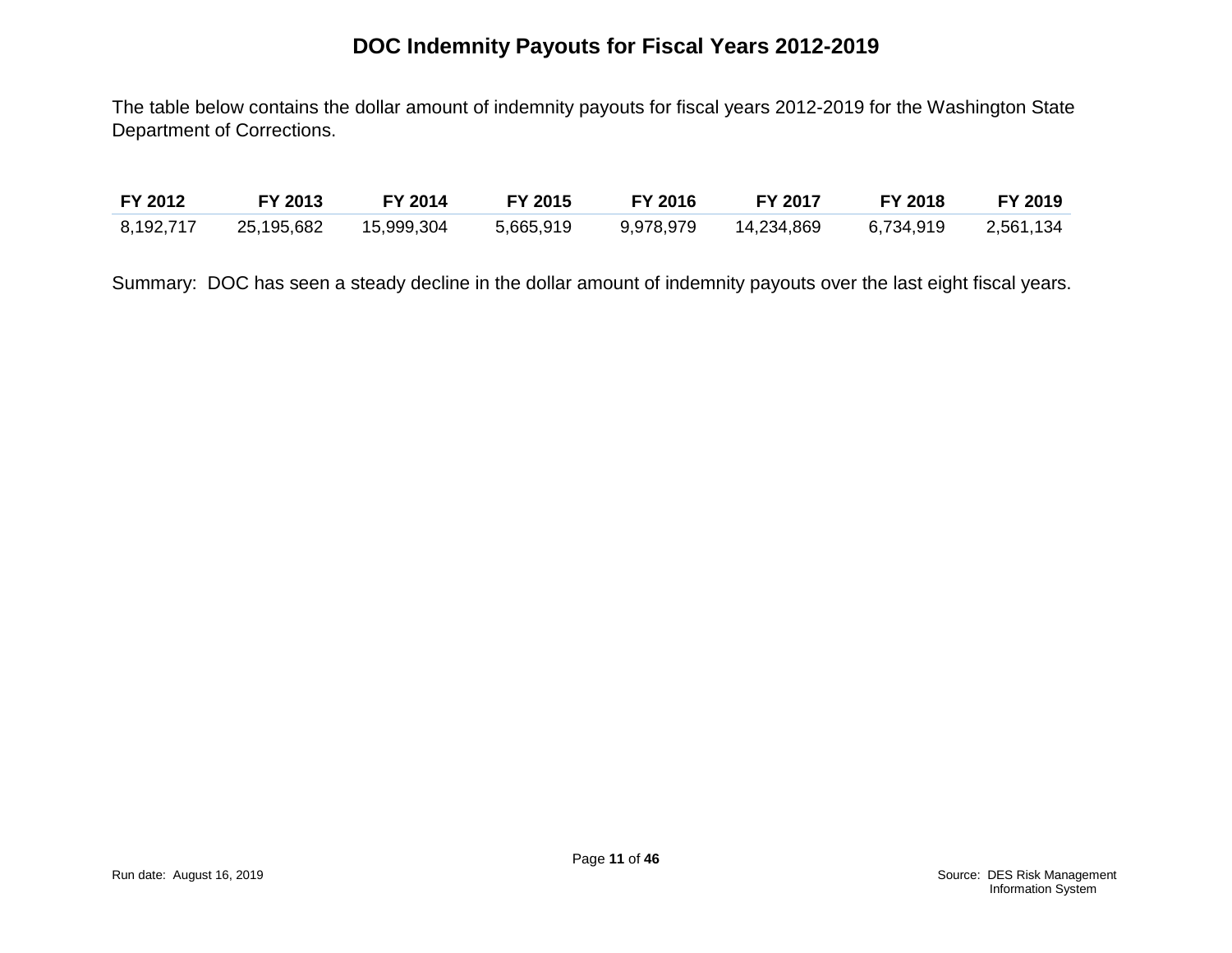#### **Distribution of DOT Claims filed for Fiscal Years 2012-2019**

The table below contains the number of tort claims filed for fiscal years 2012-2019 by the categories of non-road construction maintenance claims and road construction maintenance claims.

This data excludes UW, counties, cities, public school districts and non-state entities.

|                              | FY 2012 | FY 2013 | FY 2014 | FY 2015 | FY 2016 | <b>FY 2017</b> | <b>FY 2018</b> | FY 2019 |
|------------------------------|---------|---------|---------|---------|---------|----------------|----------------|---------|
| <b>Non-road Construction</b> |         |         |         |         |         |                |                |         |
| <b>Maintenance Claims</b>    | 138     | 99      | 139     | 131     | 179     | 162            | 195            | 134     |
| <b>Road Construction</b>     |         |         |         |         |         |                |                |         |
| <b>Maintenance Claims</b>    | 666     | 547     | 592     | 720     | 739     | 749            | 690            | 820     |
| <b>Totals</b>                | 804     | 646     | 731     | 851     | 918     | 911            | 885            | 954     |

Summary: DOT tort claims filed have remained relatively flat over fiscal years 2012-2019. Road construction claims have increased since 2015, which account for the majority of DOT's claims. Road construction and maintenance personal property claims inflate the number of DOT claims.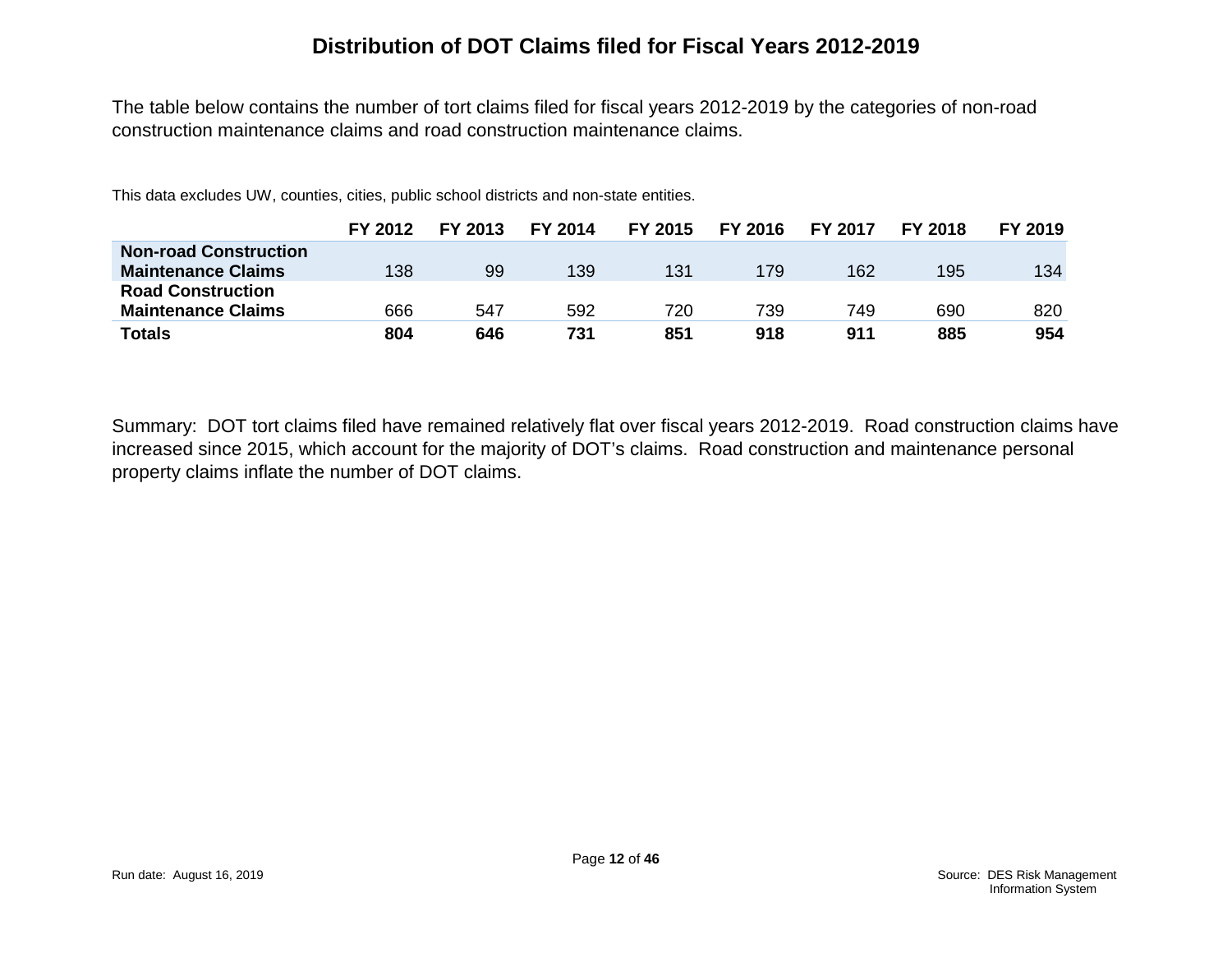#### **Employment Tort Claims Filed for Fiscal Years 2012-2019**

The table below contains the number of employment tort claims filed for fiscal years 2012-2019 for the top five agencies with the highest number of employment tort claims filed. It also includes the number of employment tort claims filed for all other agencies combined.

|                         | FY 2012 | FY 2013 | FY 2014 | FY 2015 | FY 2016 | FY 2017 | FY 2018 | FY 2019 |
|-------------------------|---------|---------|---------|---------|---------|---------|---------|---------|
| <b>DOC</b>              |         | 13      | 13      | 5       | 11      | 12      | 12      | 20      |
| <b>DOT</b>              |         |         | 8       | 4       |         | Δ       | 4       | 10      |
| <b>DSHS</b>             | 19      | 13      | 19      | 10      | 19      | 26      | 29      | 22      |
| <b>Bellevue College</b> | 4       |         | 4       | 4       |         |         |         |         |
| <b>WSU</b>              | 4       | 5       | 3       | 3       |         |         | 8       | 10      |
| <b>All Others</b>       | 85      | 27      | 28      | 38      | 39      | 42      | 55      | 64      |
| <b>Totals</b>           | 122     | 60      | 72      | 60      | 83      | 86      | 111     | 133     |

Summary: Employment tort claims spiked in fiscal year 2012 and then substantially decreased between fiscal years 2013-2017. Fiscal year 2018 saw approximately a 20 percent increase over fiscal year 2017 and fiscal year 2019 saw approximately a 15 percent increase over 2018 in the number of employment tort claims filed.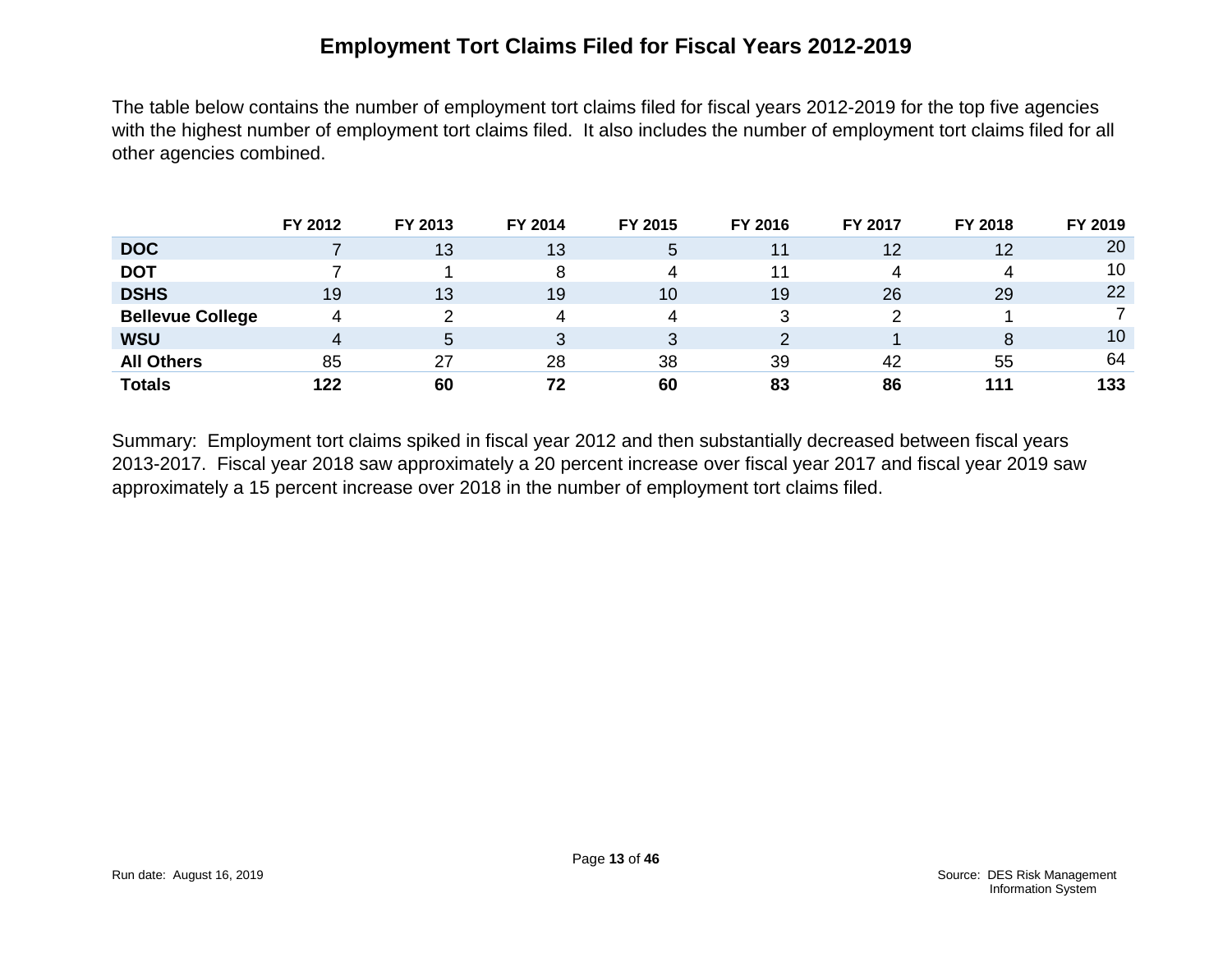## **Employment Tort Claims Paid for Fiscal Years 2012-2019**

The table below contains the number of employment tort claims paid for fiscal years 2012-2019 for the top five agencies with the highest number of employment tort claims paid. It also includes the number of employment tort claims paid for all other agencies combined.

|                         | FY 2012 | FY 2013 | FY 2014 | FY 2015 | FY 2016 | FY 2017 | FY 2018 | FY 2019 |
|-------------------------|---------|---------|---------|---------|---------|---------|---------|---------|
| <b>Bellevue College</b> | 0       |         |         |         |         |         |         |         |
| <b>DOT</b>              |         | 3       |         | Д       |         |         |         |         |
| <b>DFW</b>              |         | 0       | 0       |         |         |         |         |         |
| <b>DCYF</b>             |         | 0       | 0       |         |         |         |         | 6       |
| <b>WSP</b>              |         |         |         |         |         |         |         |         |
| <b>All Others</b>       | 31      | 37      | 15      | 35      | 45      | 56      | 40      | 39      |
| <b>Totals</b>           | 34      | 42      | 20      | 41      | 52      | 63      | 44      | 58      |

Summary: Employment tort claims paid spiked in fiscal years 2015-2017. They have remained relatively flat through fiscal year 2019.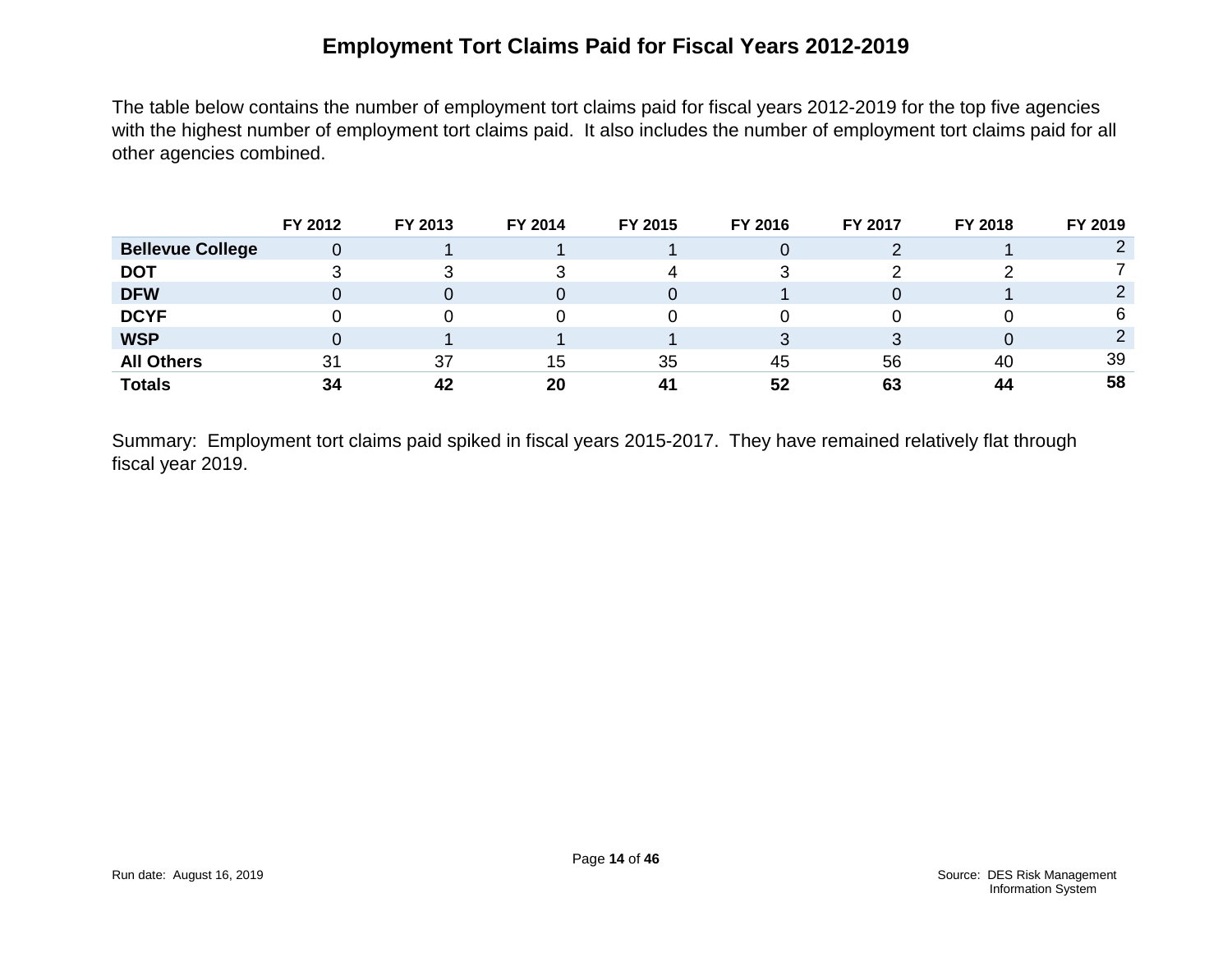#### **Employment Indemnity Payouts by Agency for Fiscal Years 2012-2019**

The table below contains payout dollars for the top five agencies with the highest employment indemnity payouts. It also includes employment indemnity payout dollars for all other agencies combined.

|                         | FY 2012   | FY 2013   | FY 2014   | FY 2015   | FY 2016   | FY 2017    | FY 2018   | FY 2019   |
|-------------------------|-----------|-----------|-----------|-----------|-----------|------------|-----------|-----------|
| <b>Bellevue College</b> | 0         | 80,000    | 113,627   | 87,000    | 0         | 96,000     | 24,000    | 1,160,000 |
| <b>DOT</b>              | 631,483   | 282,706   | 50,691    | 886,588   | 330,000   | 645,765    | 37,000    | 2,957,395 |
| <b>DFW</b>              | 0         | $\Omega$  | 0         | 0         | 250,000   | 0          | 3,230     | 700,000   |
| <b>DCYF</b>             | 0         | 0         | 0         |           |           | 0          | $\Omega$  | 709,940   |
| <b>WSP</b>              | 0         | 60,000    | 370,001   | 272,877   | 425,000   | 13,110,000 | $\Omega$  | 511,432   |
| <b>All Others</b>       | 2,621,160 | 2,119,584 | 2,356,419 | 4,654,385 | 6,846,309 | 12,174,611 | 4,208,279 | 3,317,529 |
| <b>Totals</b>           | 3,252,643 | 2,542,290 | 2,890,738 | 6,900,850 | 7,851,309 | 26,026,376 | 4,272,509 | 9,356,298 |

Summary: Dollars paid out on employment claims have significantly increased since fiscal year 2014. Of the fiscal year 2017 26 million dollar payout, a WSP class action settlement accounted for 13 million and a Board of Pilotage Commissioners settlement accounted for 6.1 million. Fiscal year 2018 saw a 83% reduction in dollars paid out while fiscal year 2019 saw a 55% increase over fiscal year 2018.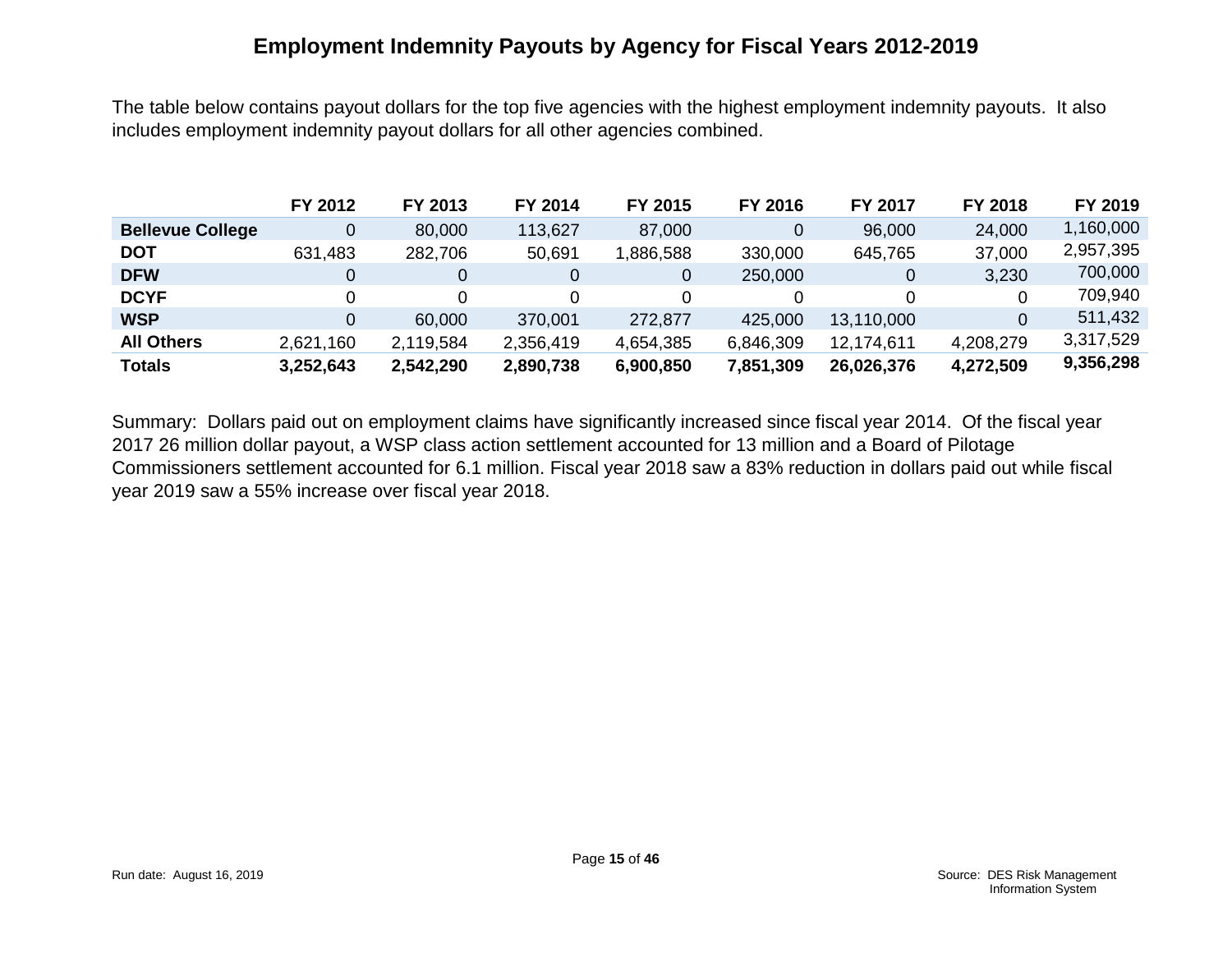#### **Total AGO Defense Costs for Fiscal Year 2012-2019**

| FY 2012 |  | FY 2013 FY 2014 FY 2015 FY 2016 FY 2017                                                 | FY 2018 | <b>FY 2019</b> |
|---------|--|-----------------------------------------------------------------------------------------|---------|----------------|
|         |  | 16,959,996 17,708,777 19,830,237 20,454,642 23,211,301 19,355,595 21,973,571 24,611,048 |         |                |

Summary: AGO defense costs have steadily risen over the last eight years. Total defense costs for fiscal years 2012- 2019 total 164,105,167 dollars.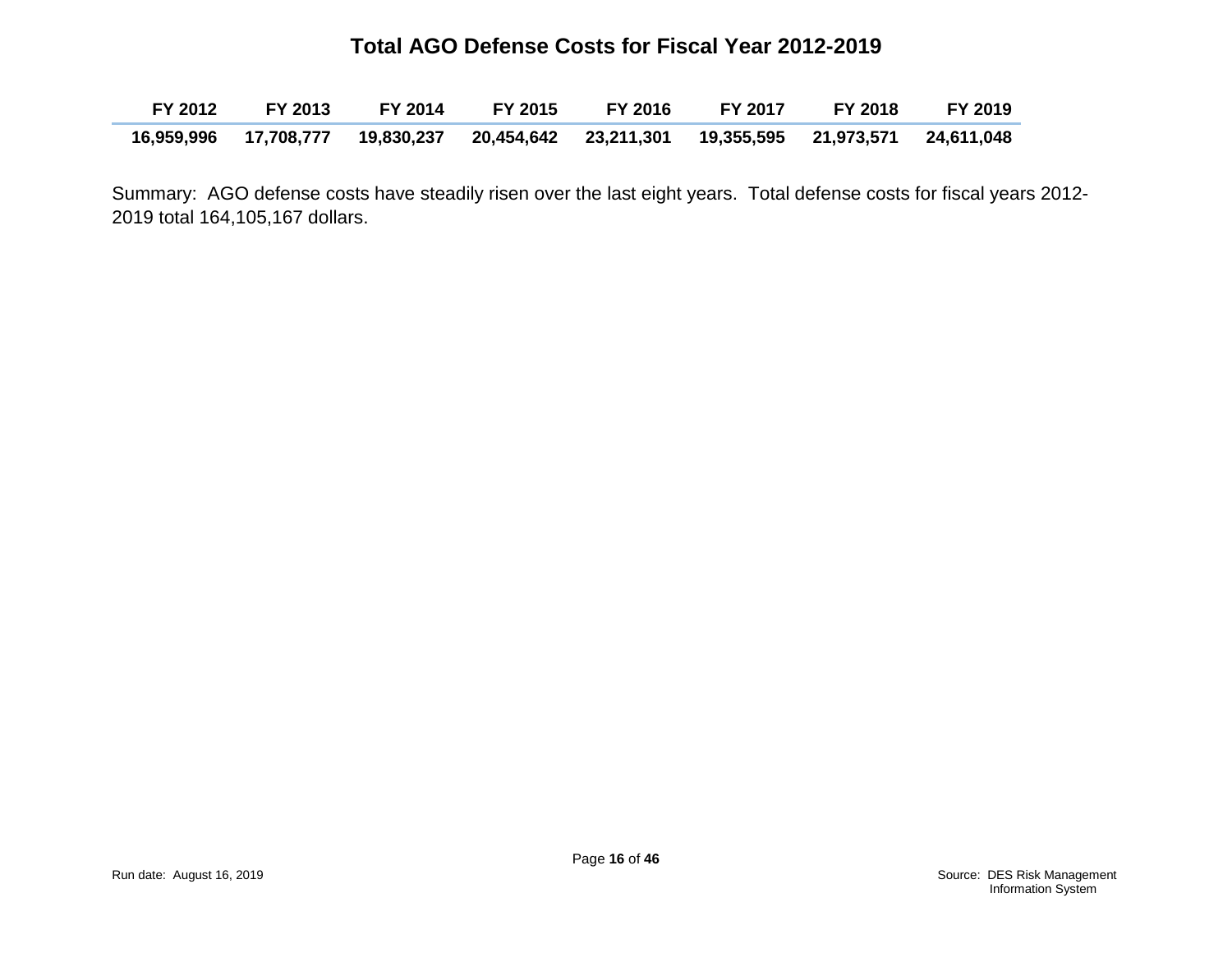## **Fiscal Year 2019 July 1, 2018 – June 30, 2019 Highest Tort Indemnity Payouts**

**Bellevue College Claims and Litigation**

| Claim:                 | 62770043    |
|------------------------|-------------|
| Claimants:             | S.R.        |
| Date of Incident:      | 06/01/2009  |
| Date Claim Filed:      | 05/02/2018  |
| <b>Indemnity Paid:</b> | \$1,000,000 |

An employee of Bellevue College alleged sexual assault, quid pro quo sexual harassment and hostile work environment.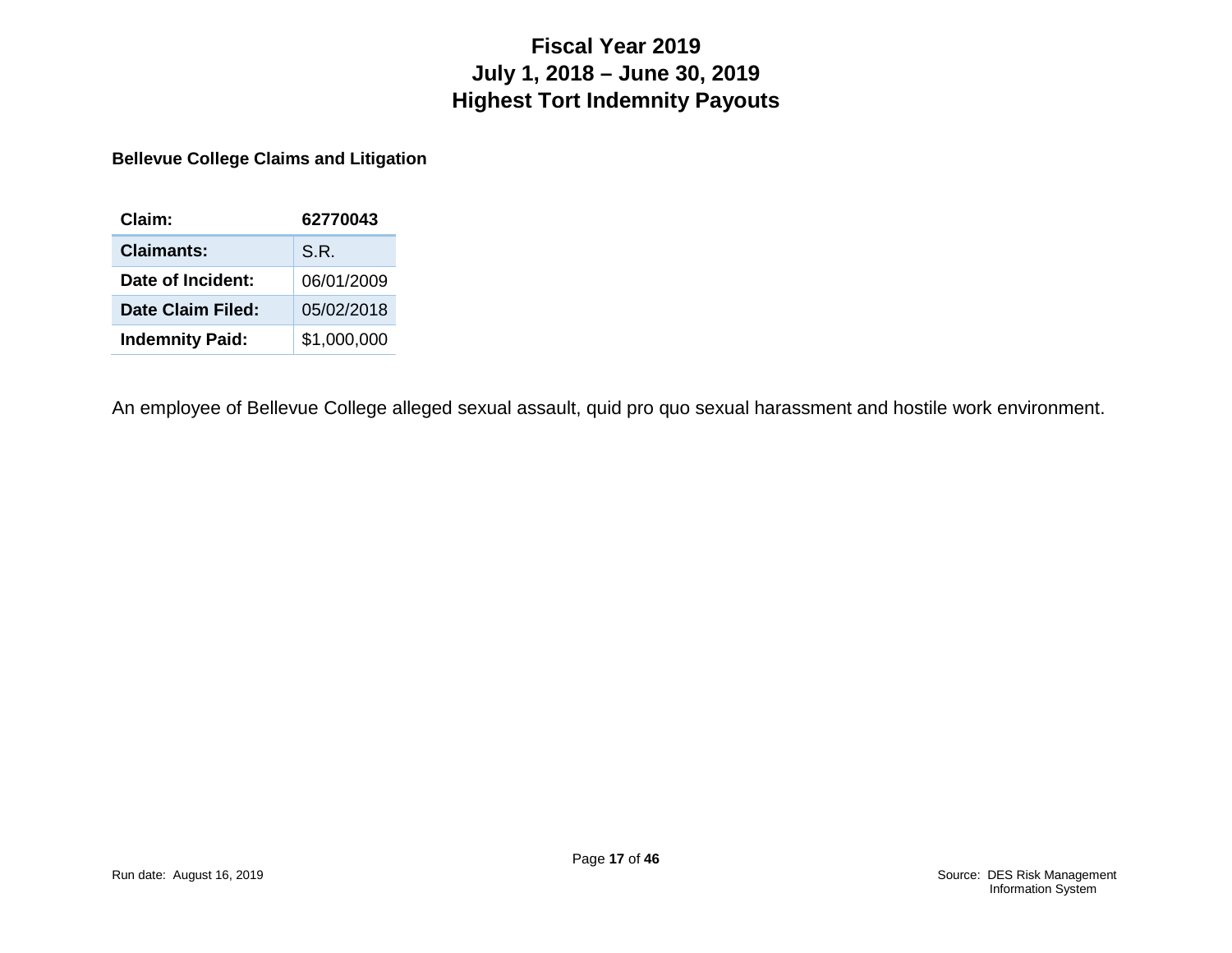#### **Washington State Department of Children, Youth and Families Claims and Litigation**

| Claim:                 | 30071456                                      |
|------------------------|-----------------------------------------------|
| <b>Claimants:</b>      | M.D.                                          |
|                        | Coster, Barbara (as guardian for minor child) |
| Date of Incident:      | 04/01/2015                                    |
| Date Claim Filed:      | 10/16/2015                                    |
| <b>Indemnity Paid:</b> | \$19,300,000                                  |

Plaintiff, Guardian ad Litem for minor M.D. alleges that DCYF negligently placed the child in the care of her biological father without performing a background check. The child suffered serious physical abuse that ultimately led to seizures and cardiac arrest. The child was rendered permanently disabled, requiring lifelong care. Plaintiff claimed physical, mental, emotional injuries, pain and suffering, negligent investigation, wrongful placement, failure to remove, PRA violations, and loss of enjoyment of life.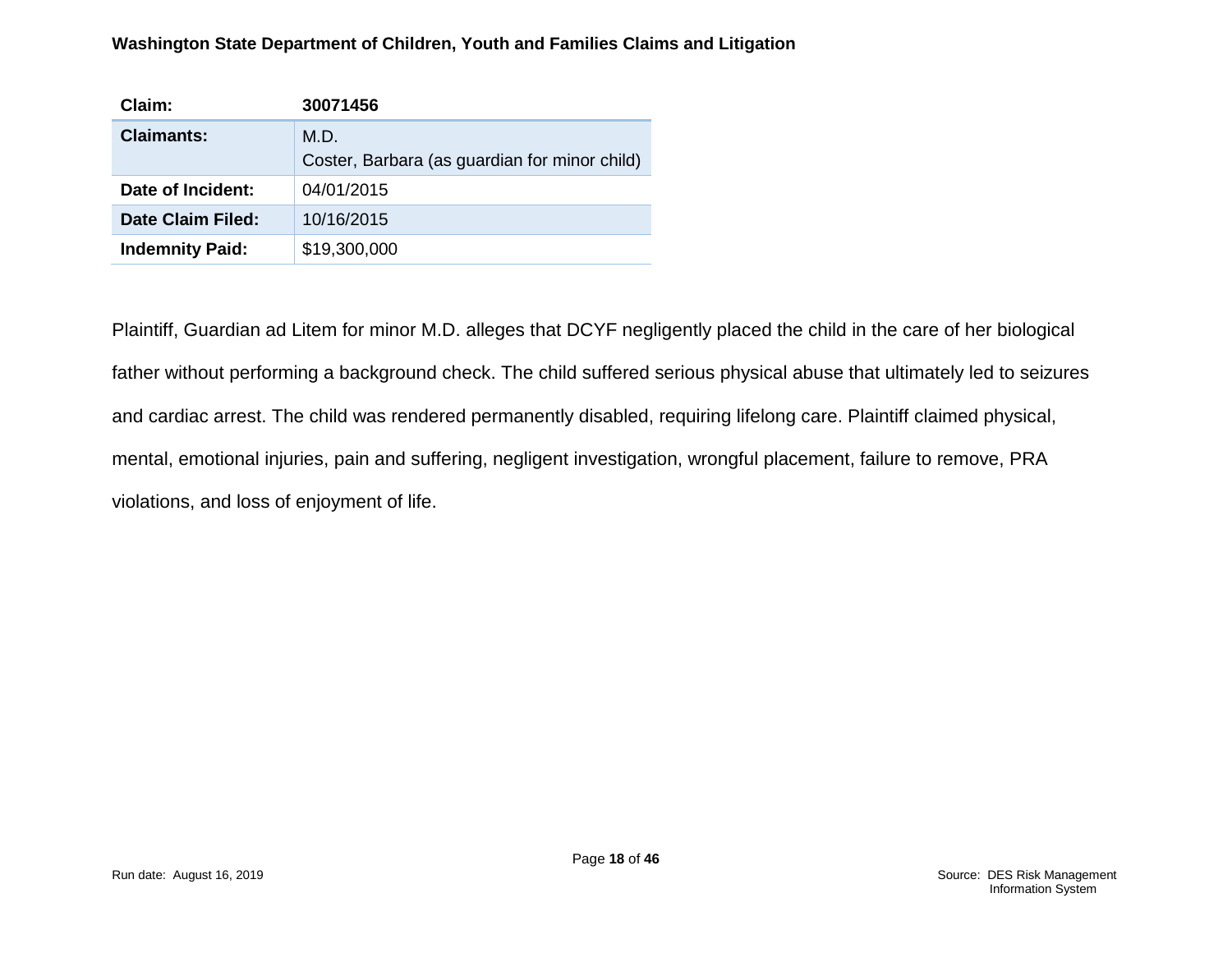| Claim:                 | 30071269     |
|------------------------|--------------|
| <b>Claimants:</b>      | C.L.<br>S.L. |
| Date of Incident:      | 01/01/2003   |
| Date Claim Filed:      | 09/25/2014   |
| <b>Indemnity Paid:</b> | \$9,145,665  |

Plaintiffs alleged that they were sexually abused by their adopted brothers over a period of several years. Plaintiffs alleged that DCYF knew of the brothers' sexually abusive histories but, despite this knowledge, recommended the placement and adoption with the family. Plaintiffs claimed emotional injuries, negligent investigation, wrongful adoption placement, failure to remove, and past and future medical expenses.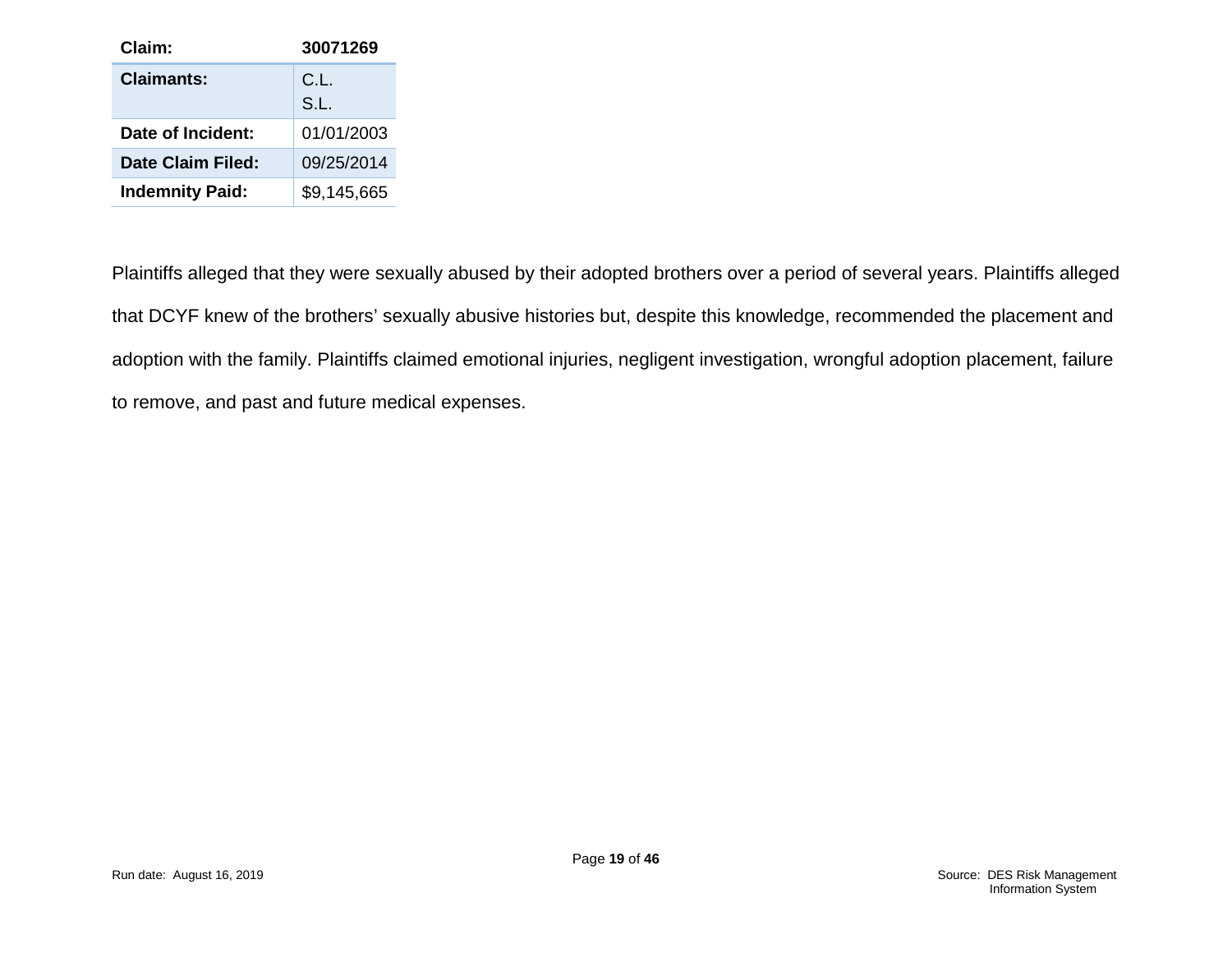| Claim:                 | 30072005    |
|------------------------|-------------|
| Claimant:              | T.P.        |
| Date of Incident:      | 01/29/1997  |
| Date Claim Filed:      | 01/24/2018  |
| <b>Indemnity Paid:</b> | \$4,000,000 |

The plaintiff alleged the Department of Children, Youth and Families neglected to act on several warnings about the inability and/or lack of care being provided by the woman in whose care he was placed, resulting in long-term physical and mental abuse. The plaintiff claimed physical, financial, and emotional and psychological injuries.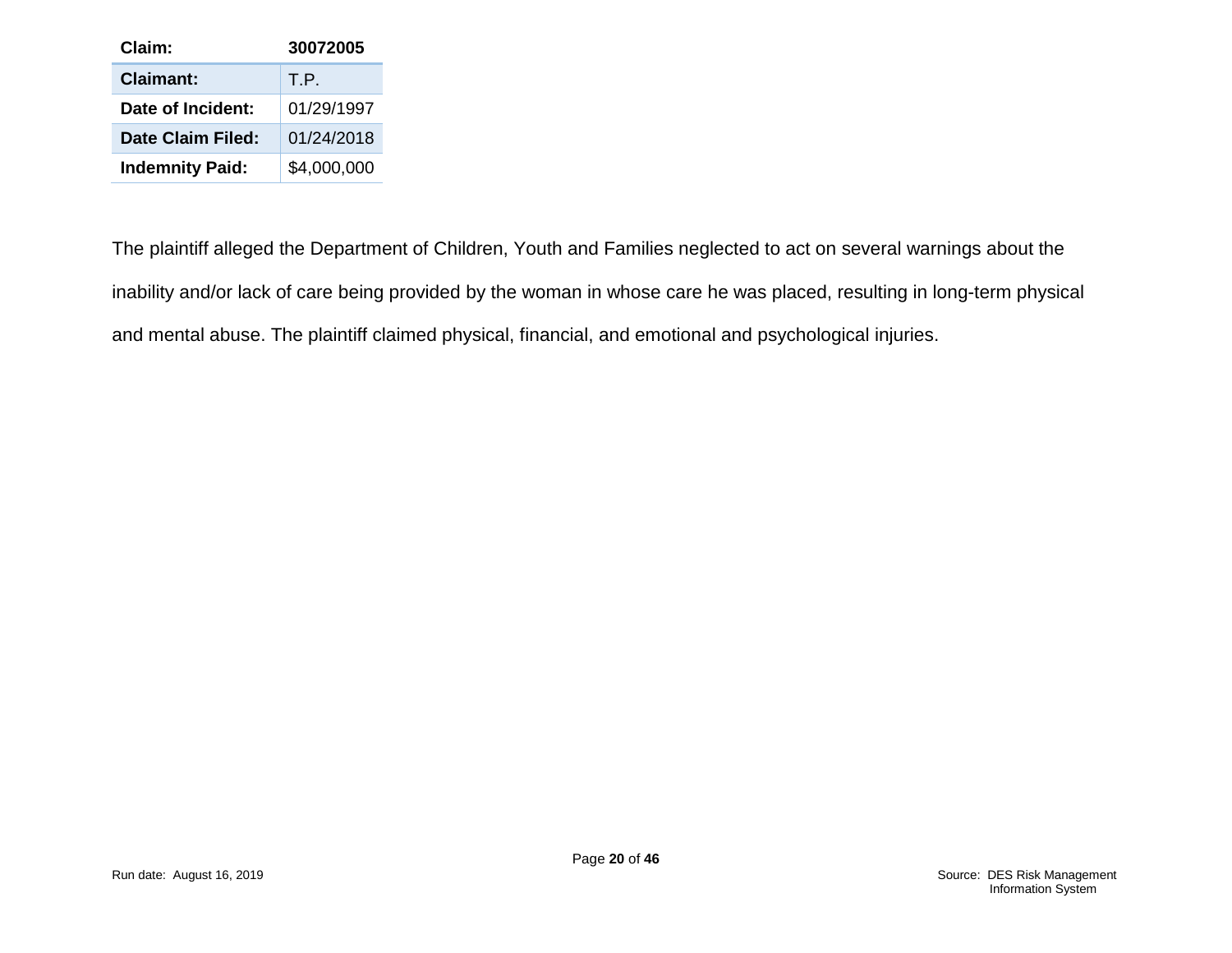| Claim:                 | 30070019    |
|------------------------|-------------|
| <b>Claimants:</b>      | G.H.        |
| Date of Incident:      | 01/01/1964  |
| Date Claim Filed:      | 08/17/2018  |
| <b>Indemnity Paid:</b> | \$3,500,000 |

Plaintiff claimed that she suffered sexual, physical, psychological and emotional abuse from her foster parents while residing in foster placement. Plaintiff claimed severe physical, psychological and emotional injuries.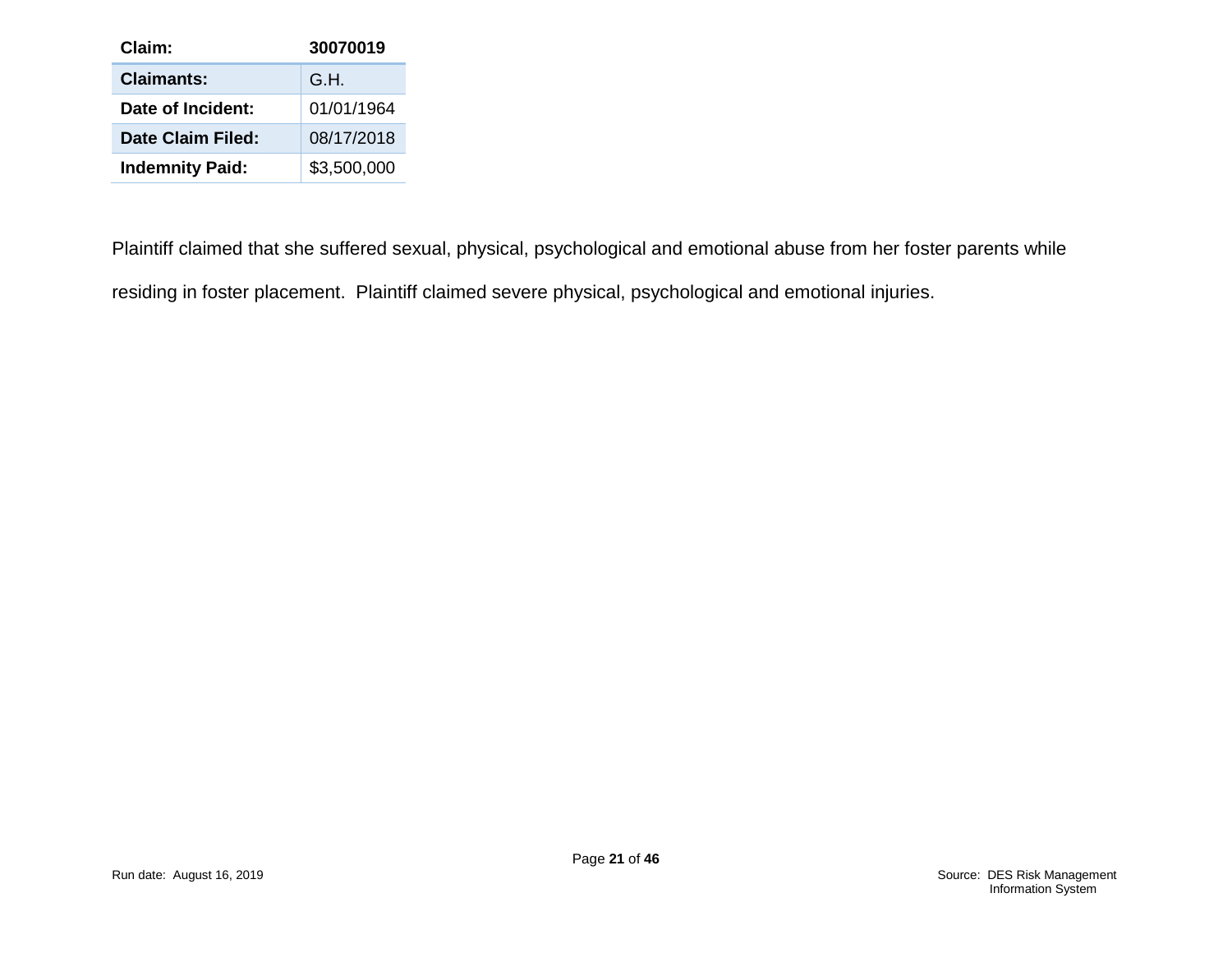| Claim:                 | 30071829     |
|------------------------|--------------|
| Claimant:              | T.P.<br>J.S. |
|                        | L.Y.         |
| Date of Incident:      | 01/01/1967   |
| Date Claim Filed:      | 06/07/2017   |
| <b>Indemnity Paid:</b> | \$3,500,000  |

Plaintiffs are biological sisters who claimed that during the 1960s, they were placed in a foster home where they were repeatedly raped, molested, sexually abused, and subjected to physical and emotional abuse, neglect, and maltreatment. Plaintiffs further alleged that DCYF failed to conduct a background investigation before licensing the foster home, failed to conduct an adoption placement study, and failed to investigate reports of abuse, neglect, and maltreatment by mandatory reporters. Plaintiffs claimed severe physical, psychological, and emotional injuries.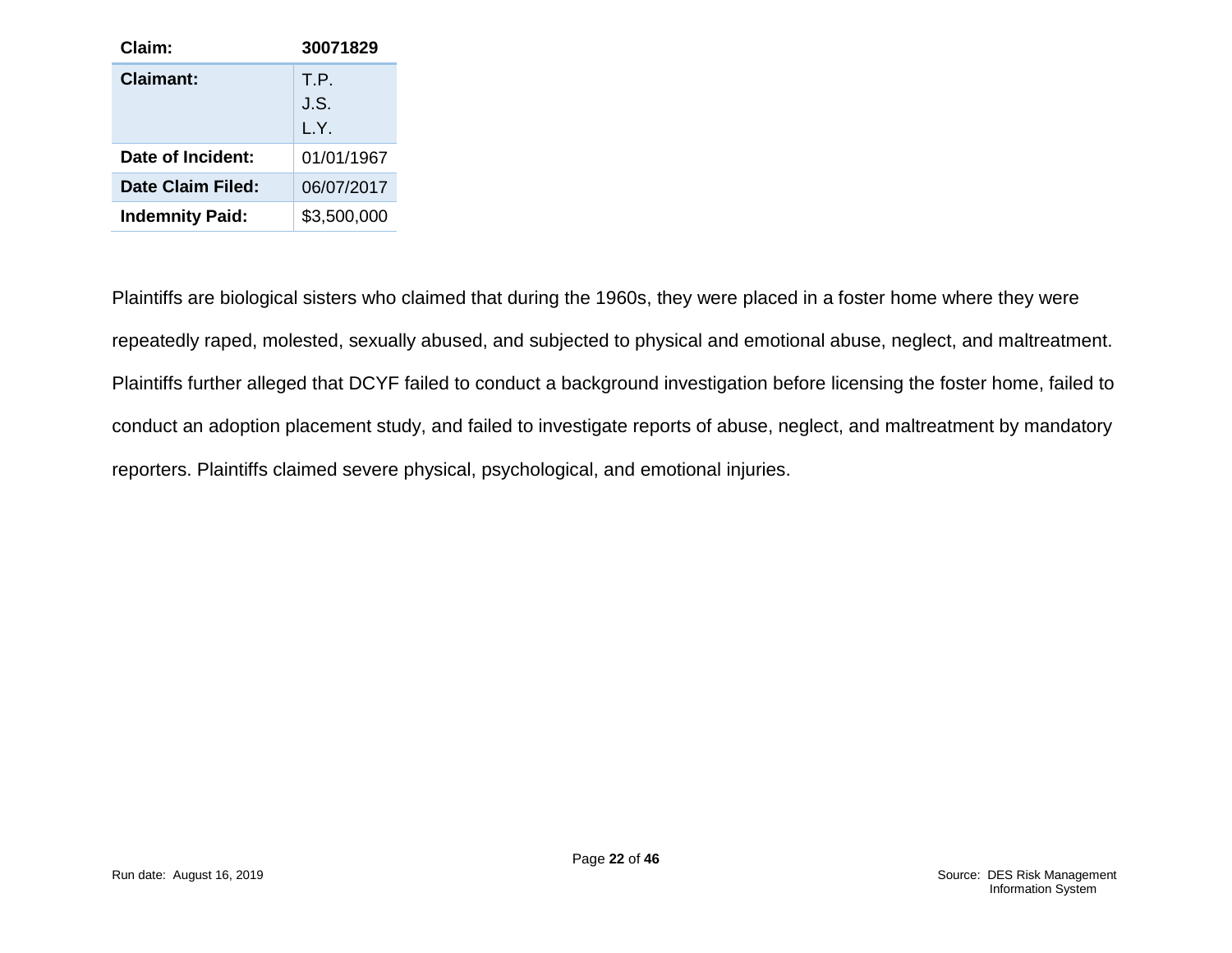| Claim:                 | 30070063    |
|------------------------|-------------|
| <b>Claimant:</b>       | P.P.        |
| Date of Incident:      | 06/10/2000  |
| Date Claim Filed:      | 12/04/2018  |
| <b>Indemnity Paid:</b> | \$3,000,000 |

The plaintiff alleged the Department of Children, Youth and Families neglected to act on several warnings about the inability and/or lack of care being provided by the woman in whose care she was placed, resulting in long-term physical and mental abuse. The plaintiff claimed physical, financial, and emotional and psychological injuries.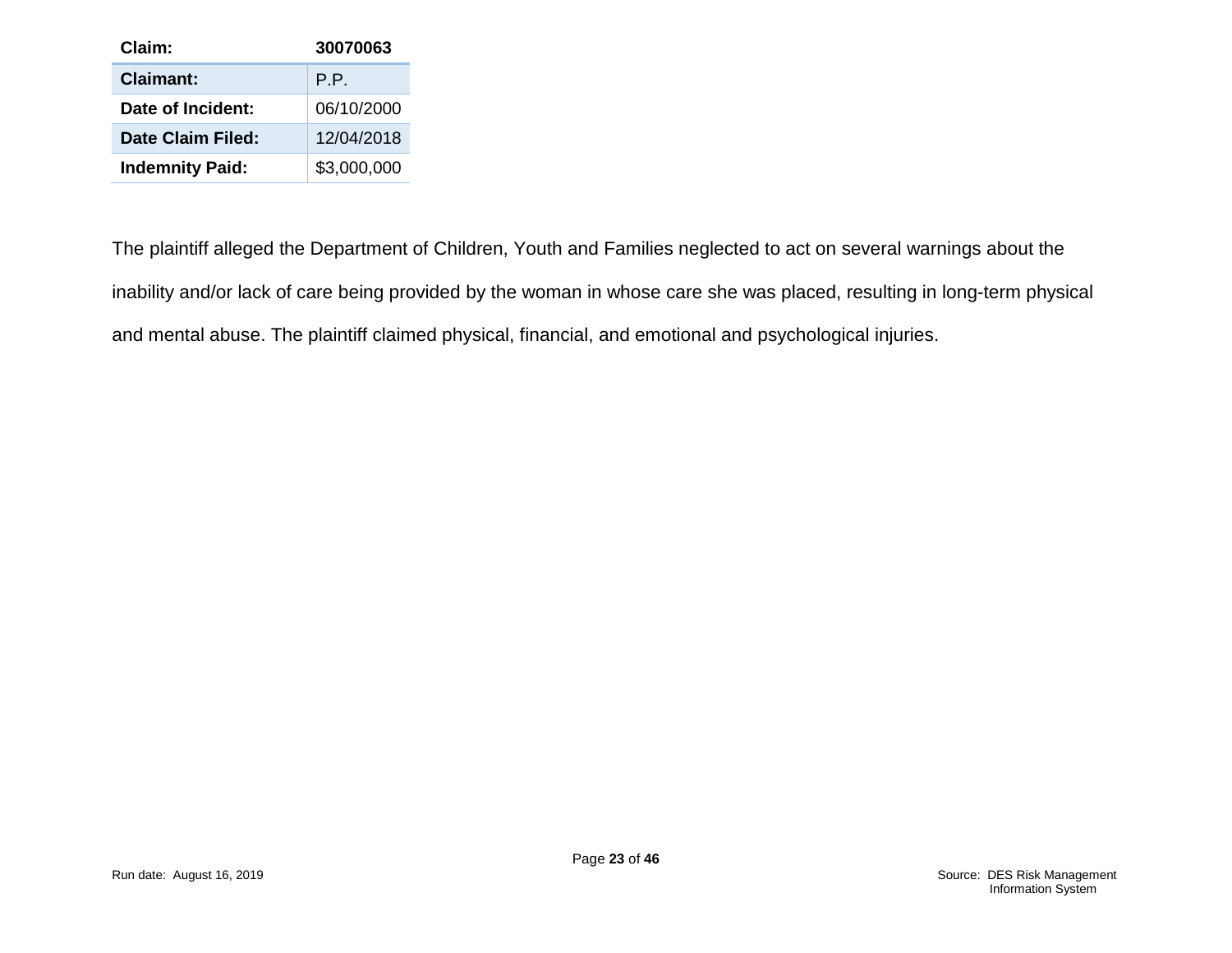| Claim:                 | 30072074             |
|------------------------|----------------------|
| Claimants:             | D.R.<br>M.R.<br>C.B. |
| Date of Incident:      | 01/06/1988           |
| Date Claim Filed:      | 04/24/2018           |
| <b>Indemnity Paid:</b> | \$3,000,000          |

Plaintiffs alleged they were repeatedly raped and molested by an authorized caretaker while in foster care. Plaintiffs alleged that DCYF failed to properly investigate multiple complaints against the foster home and continued to place children in the home. Plaintiffs claimed emotional and psychological injuries and financial liability.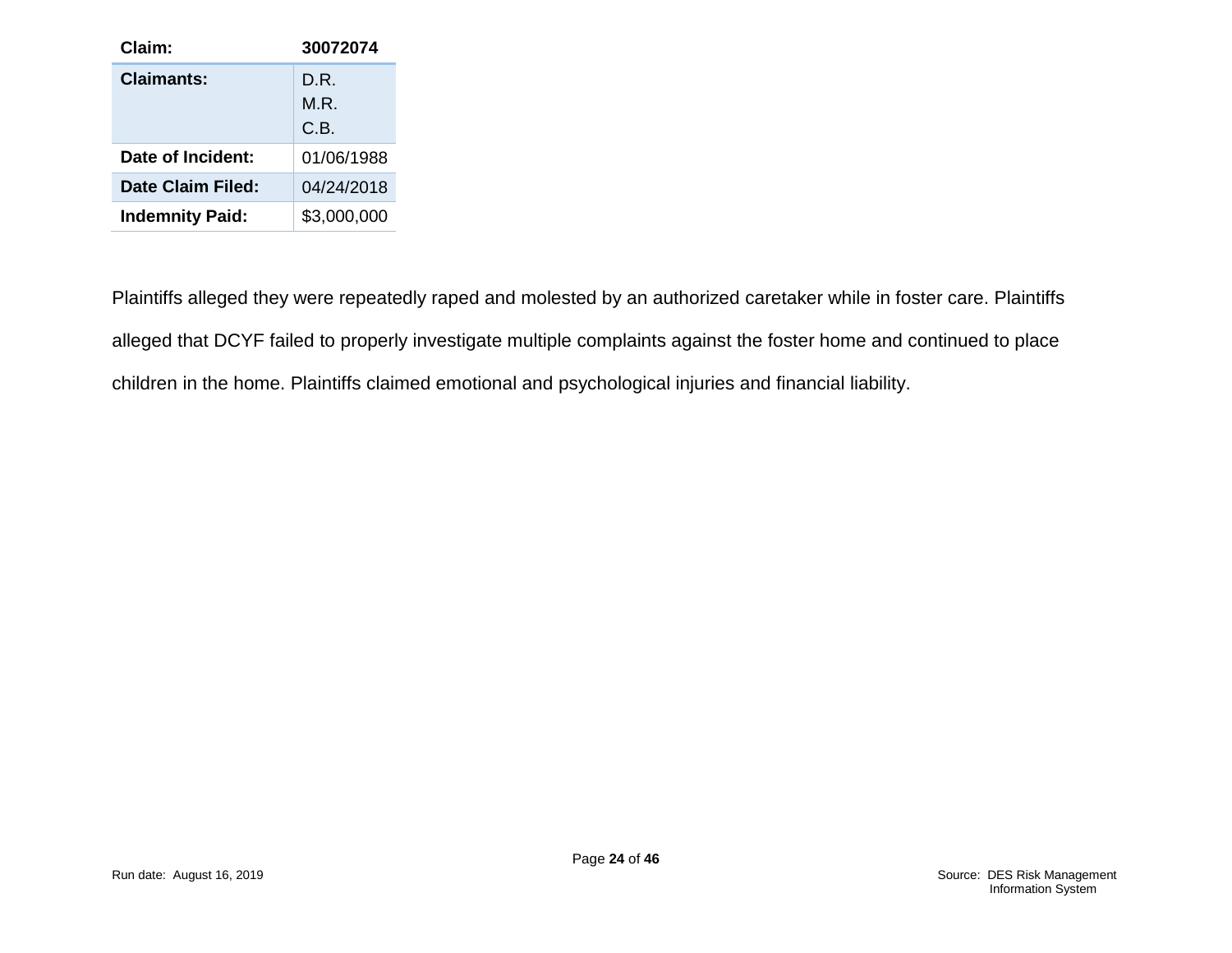| Claim:                 | 30071812    |
|------------------------|-------------|
| <b>Claimant:</b>       | A.H.        |
| Date of Incident:      | 01/01/1993  |
| Date Claim Filed:      | 05/09/2017  |
| <b>Indemnity Paid:</b> | \$2,600,000 |

Plaintiff alleged DCYF negligently placed her with her biological father who had a history of criminal convictions, including rape of a minor, when he was 26 years old. Plaintiff further alleged she was negligently placed in multiple foster homes where she was subjected to physical and sexual abuse. Plaintiff claimed past, present, and future pain and suffering, physical, emotional, and psychological injuries, loss of enjoyment of life, financial damages, and loss of earning capacity and educational opportunities.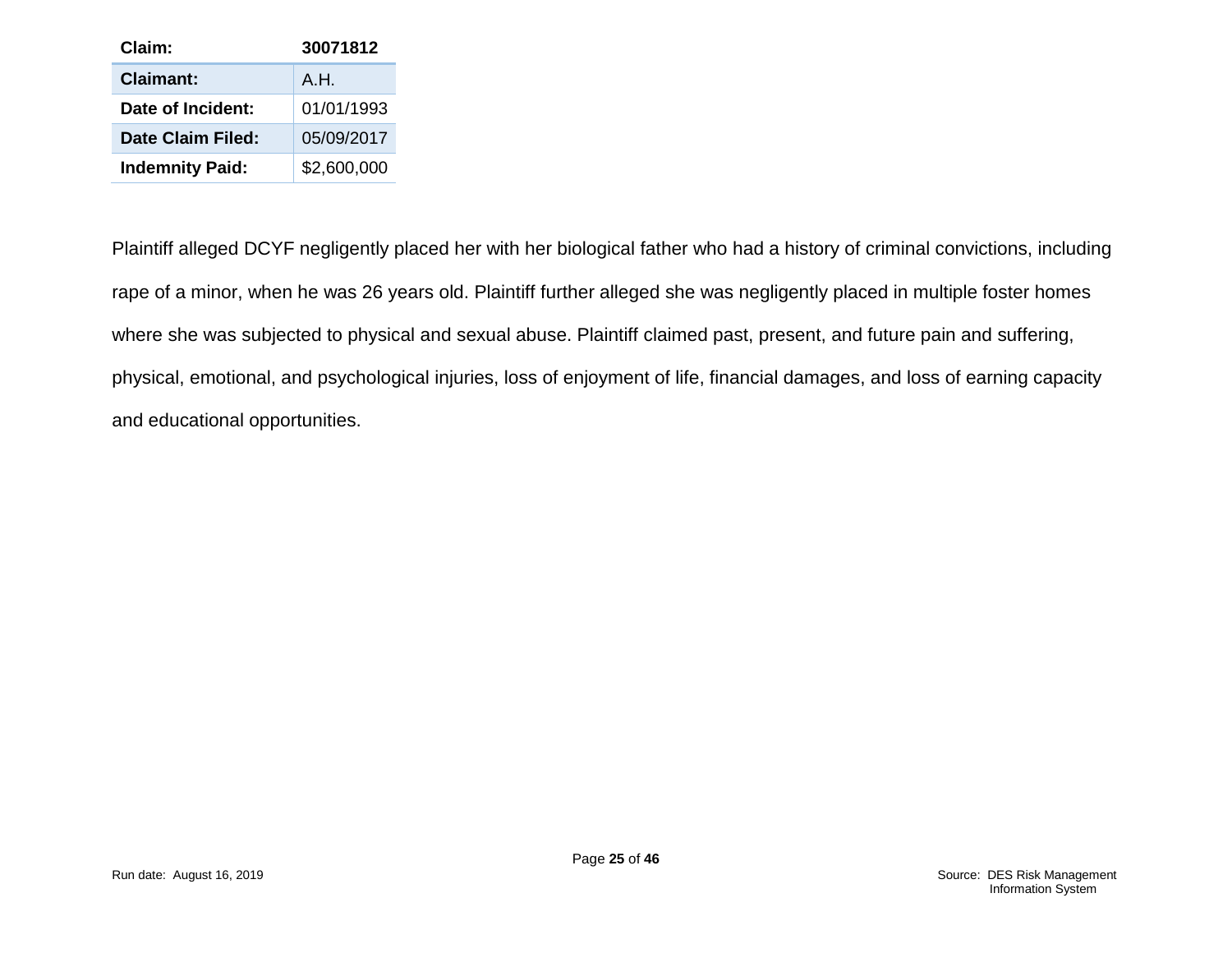| Claim:                 | 30070705    |
|------------------------|-------------|
| Claimant:              | K.H.        |
|                        | H.H.        |
|                        | S.C.        |
|                        | K R I       |
|                        | J.H.        |
| Date of Incident:      | 08/01/1999  |
| Date Claim Filed:      | 08/24/2011  |
| <b>Indemnity Paid:</b> | \$2,264,045 |

Plaintiffs claimed they were physically and sexually abused by foster/adoptive parents from 1990 to 2008. Plaintiff alleged that DCYF failed to perform proper investigations into the multiple referrals and reports. They also claimed DCYF failed to remove them after reports of abuse were reported. Plaintiffs claimed emotional and physical injury.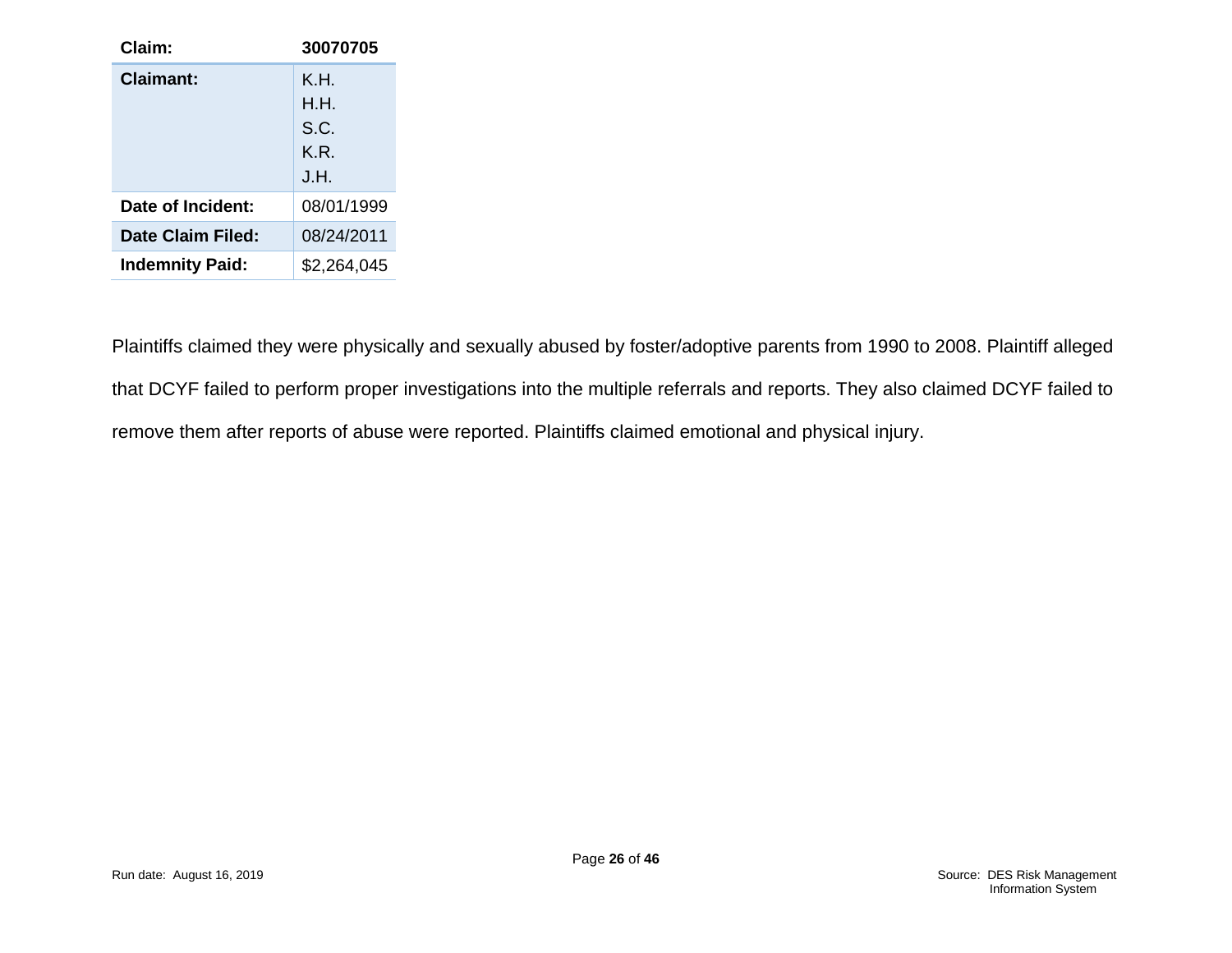| Claim:                 | 30071609    |
|------------------------|-------------|
| <b>Claimants:</b>      | L.S.C       |
| Date of Incident:      | 11/07/2012  |
| Date Claim Filed:      | 06/22/2016  |
| <b>Indemnity Paid:</b> | \$2,000,000 |

The claimant, biological mother and guardian of two minors alleged DCYF was negligent in protecting her children from being sexually abused by their biological father—a convicted sex offender. The claimant alleged DCYF failed to properly investigate claims of sexual abuse that continued until the father was arrested and convicted for Rape of a Child-1st Degree and Child Molestation-2nd Degree. The claimant alleged DCYF failed to properly train and supervise its social workers and failed to follow proper policies and procedures for investigating and preventing sex abuse. The claimant alleged damages of negligent infliction of emotional distress, pain and suffering, and physical and psychological injuries.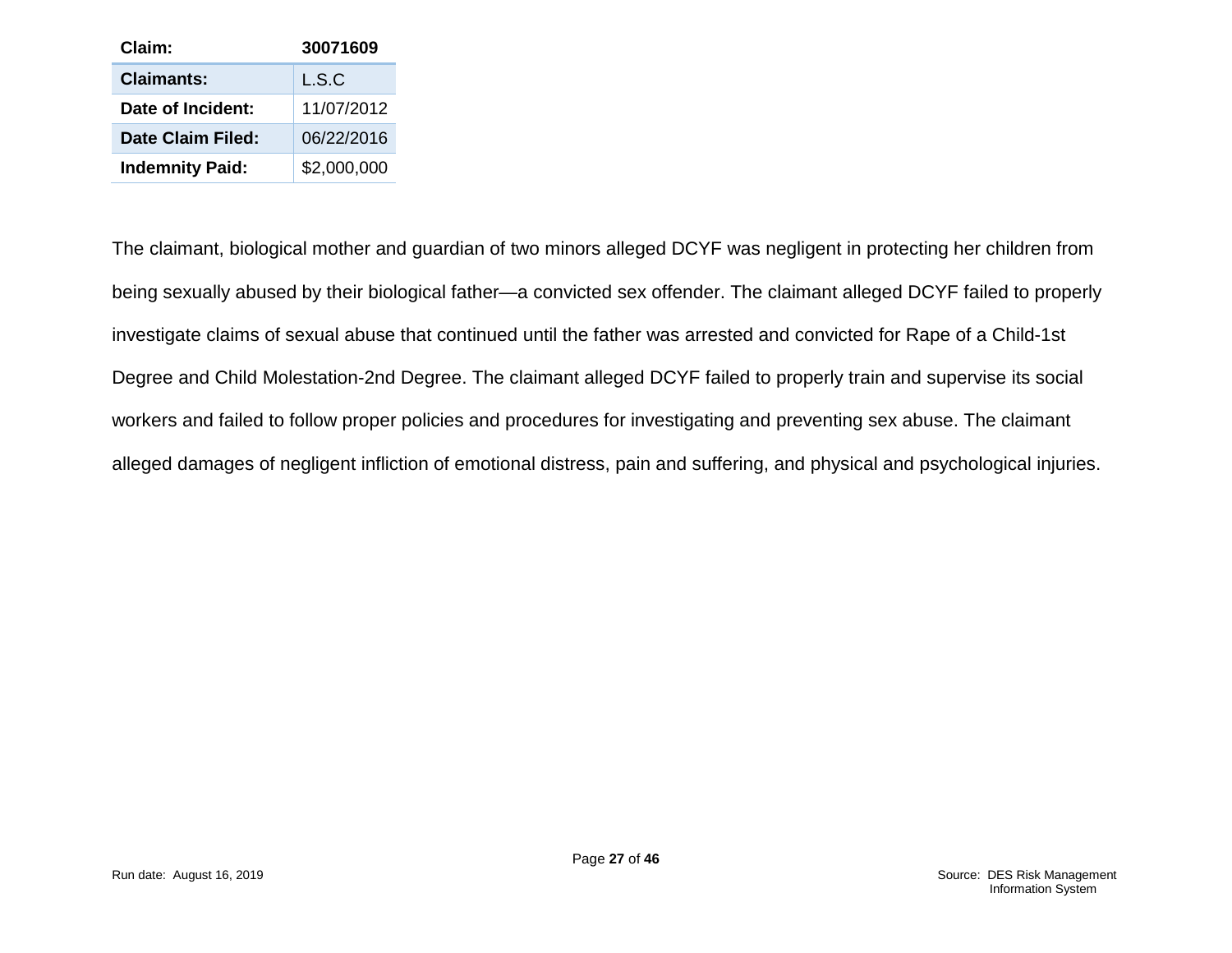| Claim:                 | 30071095    |
|------------------------|-------------|
| Claimant:              | C.S.        |
|                        | L.S.        |
|                        | B.S.        |
|                        | P.S.        |
|                        | S.S.        |
|                        | W.S.        |
| Date of Incident:      | 04/01/2012  |
| Date Claim Filed:      | 10/10/2013  |
| <b>Indemnity Paid:</b> | \$1,812,309 |

Plaintiffs adopted three foster children. Plaintiffs alleged that DCYF knew of—and failed to disclose—one of the childrens' extensive history of sexual abuse and assaultive behavior in previous foster homes. Plaintiffs alleged that their biological children were sexually assaulted by one of the adopted children. Plaintiffs were forced to move the adopted child to a separate residence to keep the other children safe. Plaintiffs claimed physical and emotional injuries, statutory and regulatory violations, punitive damages, negligent training, and misrepresentation.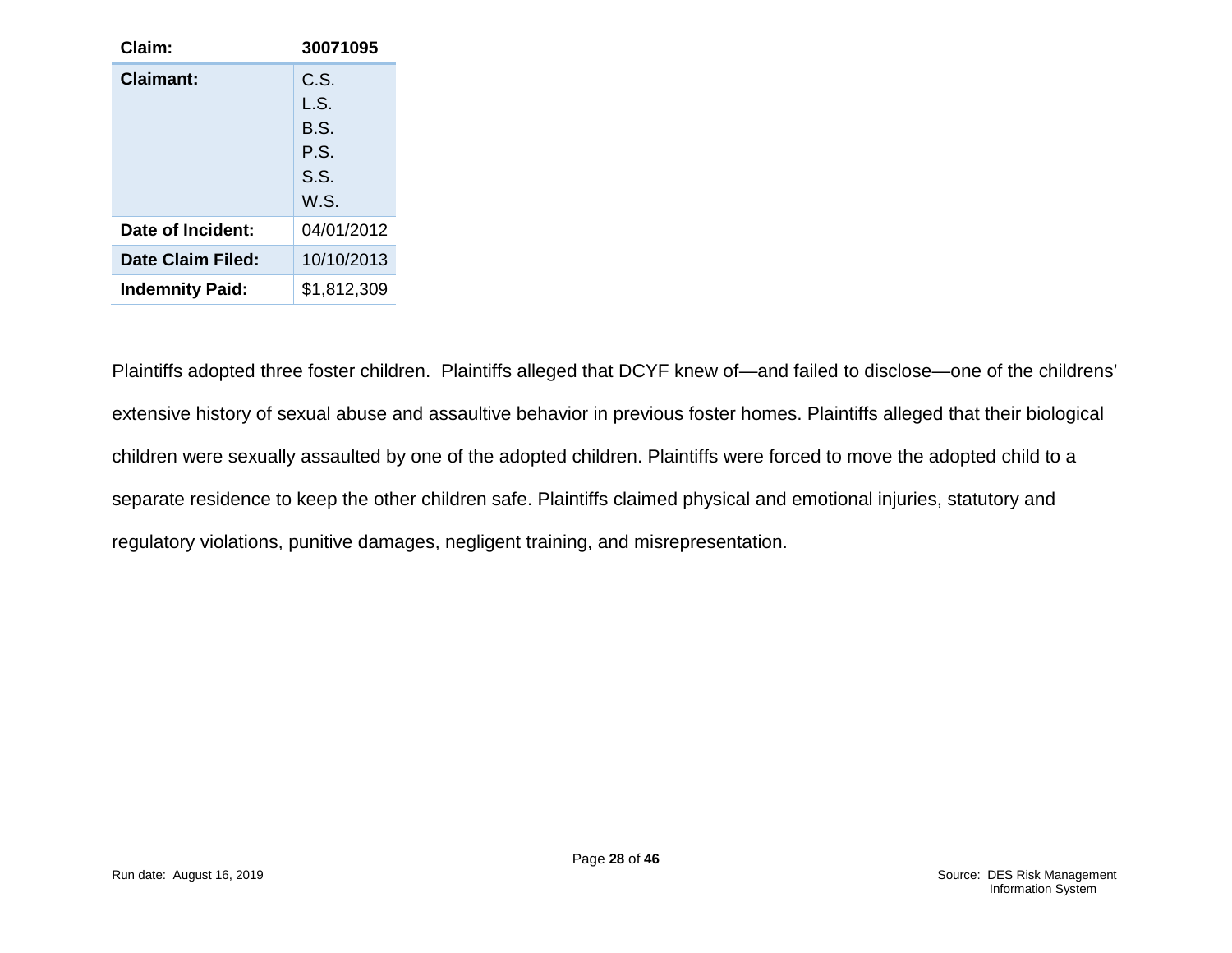| Claim:                 | 30071885    |
|------------------------|-------------|
| <b>Claimants:</b>      | K.H.        |
| Date of Incident:      | 01/01/1990  |
| Date Claim Filed:      | 08/31/2017  |
| <b>Indemnity Paid:</b> | \$1,700,000 |

Plaintiff alleged that when she was 14 years old, DCYF received a report from plaintiff's teacher advising that plaintiff was pregnant by the man she was living with, a known drug dealer. Plaintiff alleged DCYF knew or should have known she was being physically and sexually abused. Plaintiff claimed emotional, psychological, and physical injuries, mental pain and suffering, loss of enjoyment of life, breach of duty, past/future medical expenses, and punitive damages.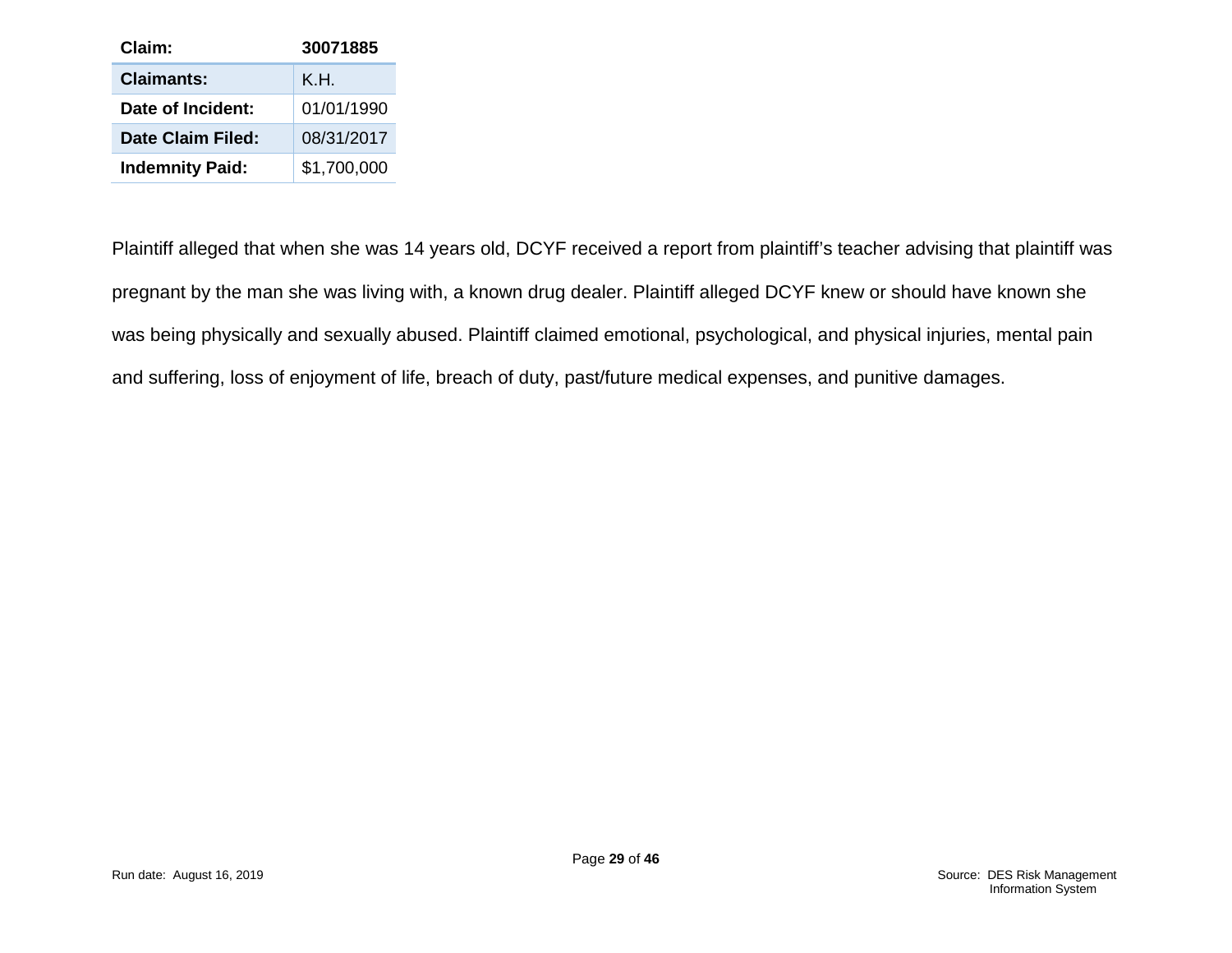| Claim:                 | 30072004    |
|------------------------|-------------|
| <b>Claimants:</b>      | D.Y.        |
| Date of Incident:      | 01/01/2002  |
| Date Claim Filed:      | 01/22/2018  |
| <b>Indemnity Paid:</b> | \$1,600,000 |

Plaintiff claimed he was placed by DCYF, along with his siblings, in an unlicensed foster placement where he suffered sexual and physical abuse. Plaintiff also alleged DCYF ignored reports from daycare workers and counselors reporting evidence of abuse throughout his childhood.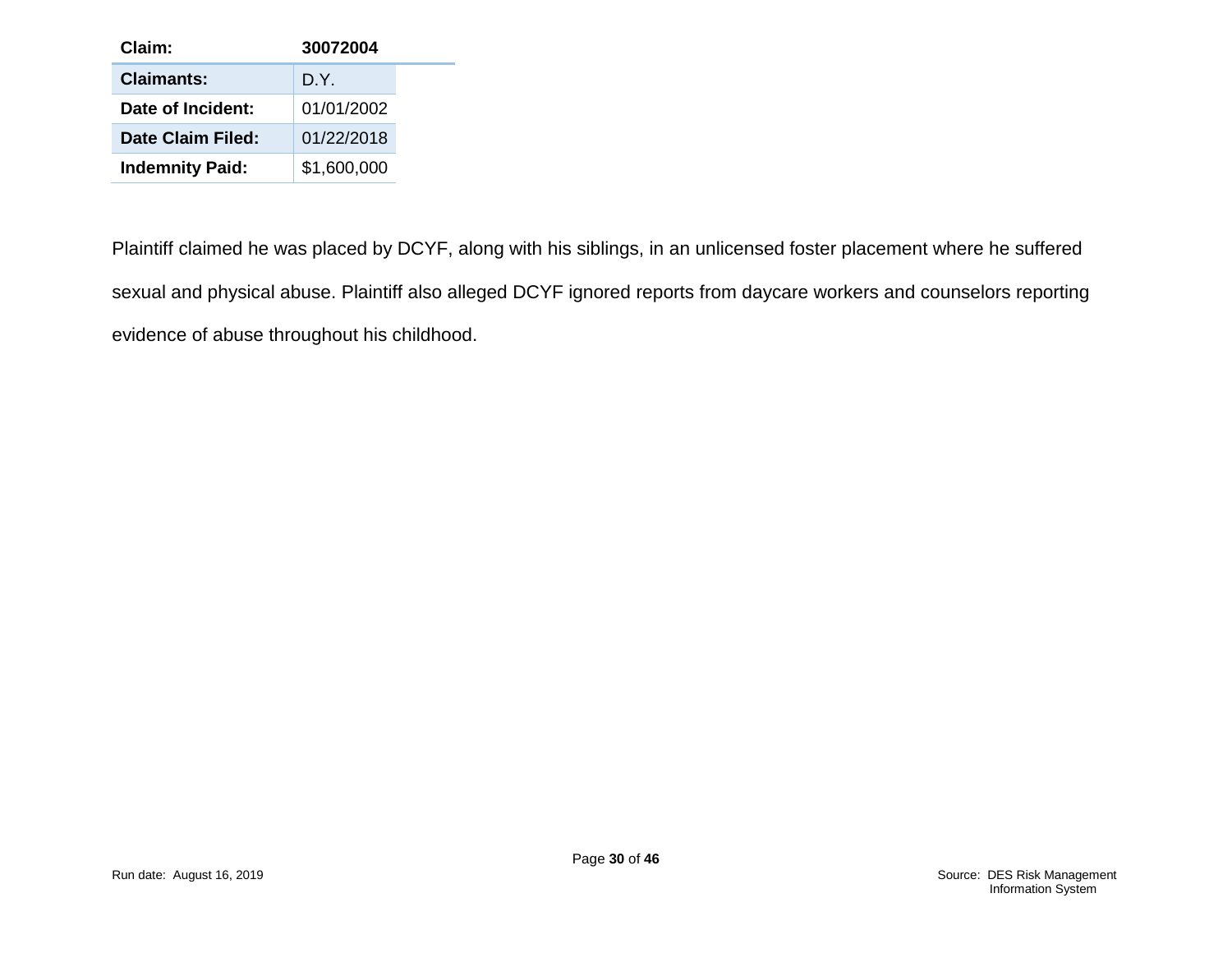| Claim:                 | 30071762    |
|------------------------|-------------|
| Claimant:              | G.V.        |
|                        | T.V.        |
|                        | C.V.        |
| Date of Incident:      | 01/01/1991  |
| Date Claim Filed:      | 02/23/2017  |
| <b>Indemnity Paid:</b> | \$1,500,000 |

Plaintiffs alleged that DCYF was aware that they were being physically and sexually abused by their parent in their home when they were young. Plaintiffs alleged that because DCYF failed to properly investigate their home life, which could have resulted in their removal, they remained in their abusive environment. Plaintiffs alleged physical and emotional injuries, sexual abuse, negligent training and financial loss.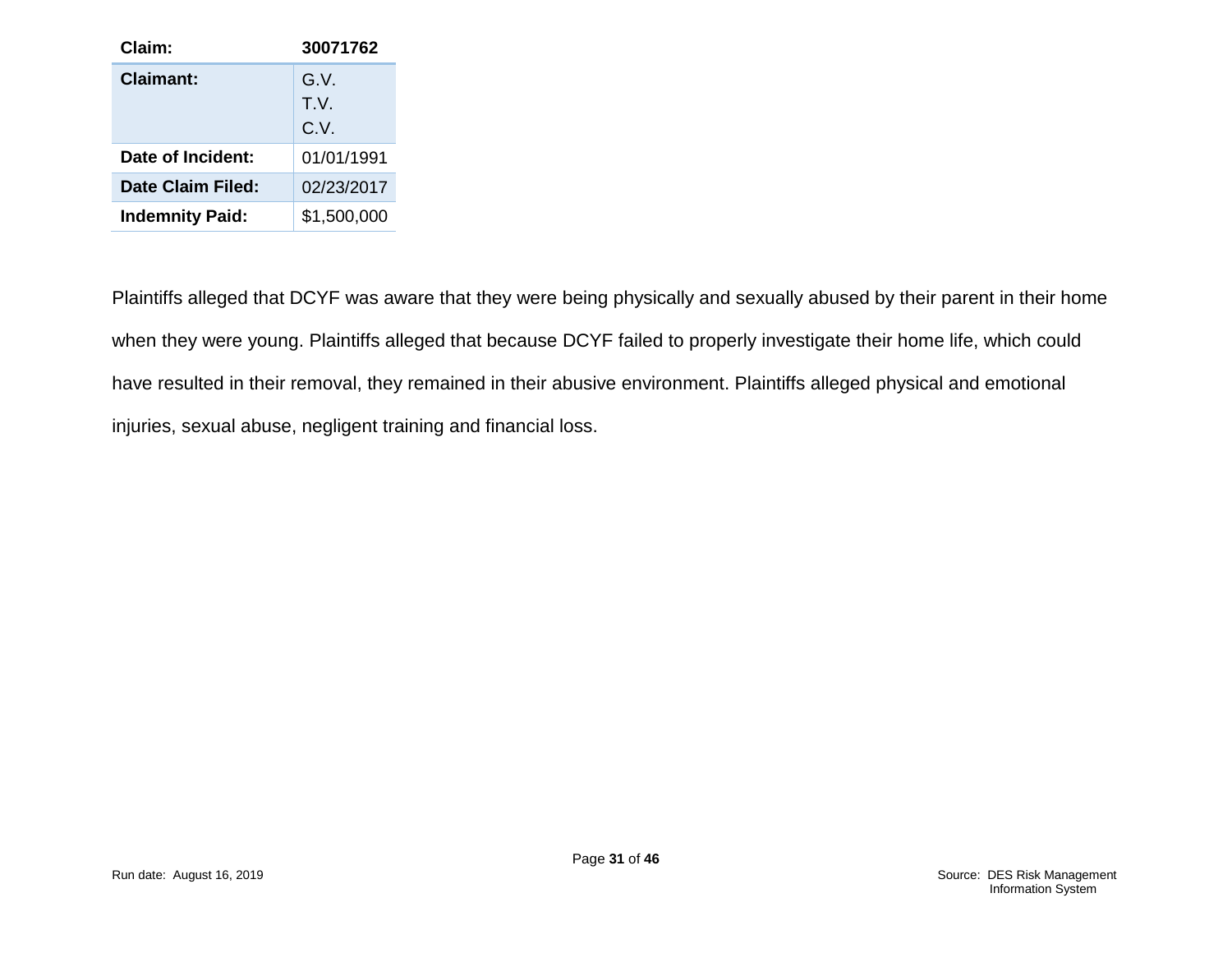| Claim:                 | 30072027    |
|------------------------|-------------|
| <b>Claimant:</b>       | F.B.        |
| Date of Incident:      | 01/01/1980  |
| Date Claim Filed:      | 02/13/2018  |
| <b>Indemnity Paid:</b> | \$1,500,000 |

Plaintiff claimed he was placed by DCYF in a Kiwanis Vocational Home during the late 1980's and early 1990's. He claimed that while there, he suffered sexual and physical abuse.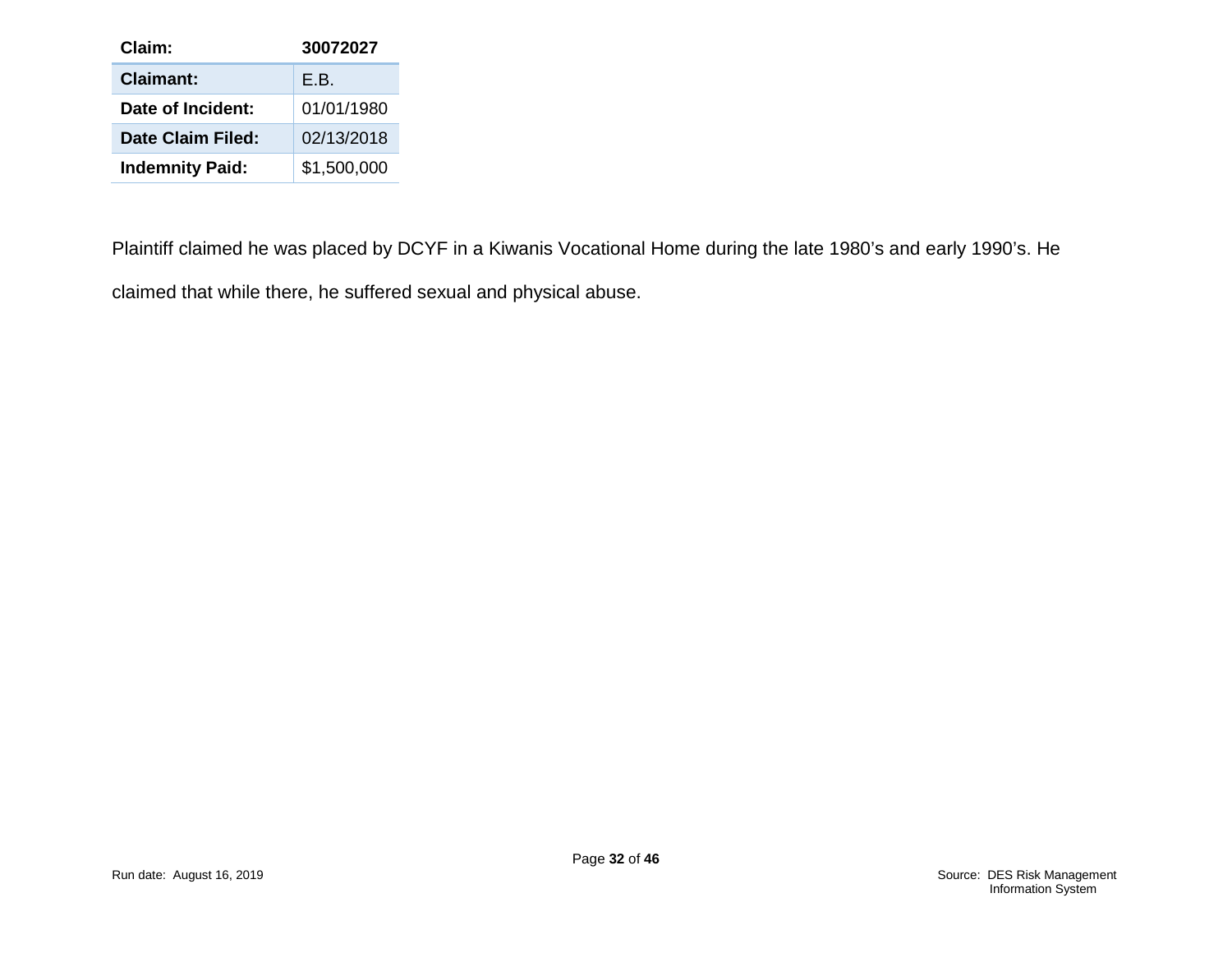| Claim:                 | 30770045    |
|------------------------|-------------|
| <b>Claimant:</b>       | M.Y.        |
| Date of Incident:      | 01/01/2002  |
| Date Claim Filed:      | 10/11/2018  |
| <b>Indemnity Paid:</b> | \$1,500,000 |

Plaintiff claimed he was placed by DCYF, along with his siblings, in an unlicensed foster placement where he suffered sexual and physical abuse. Plaintiff also alleged DCYF ignored reports from daycare workers and counselors reporting evidence of abuse throughout his childhood.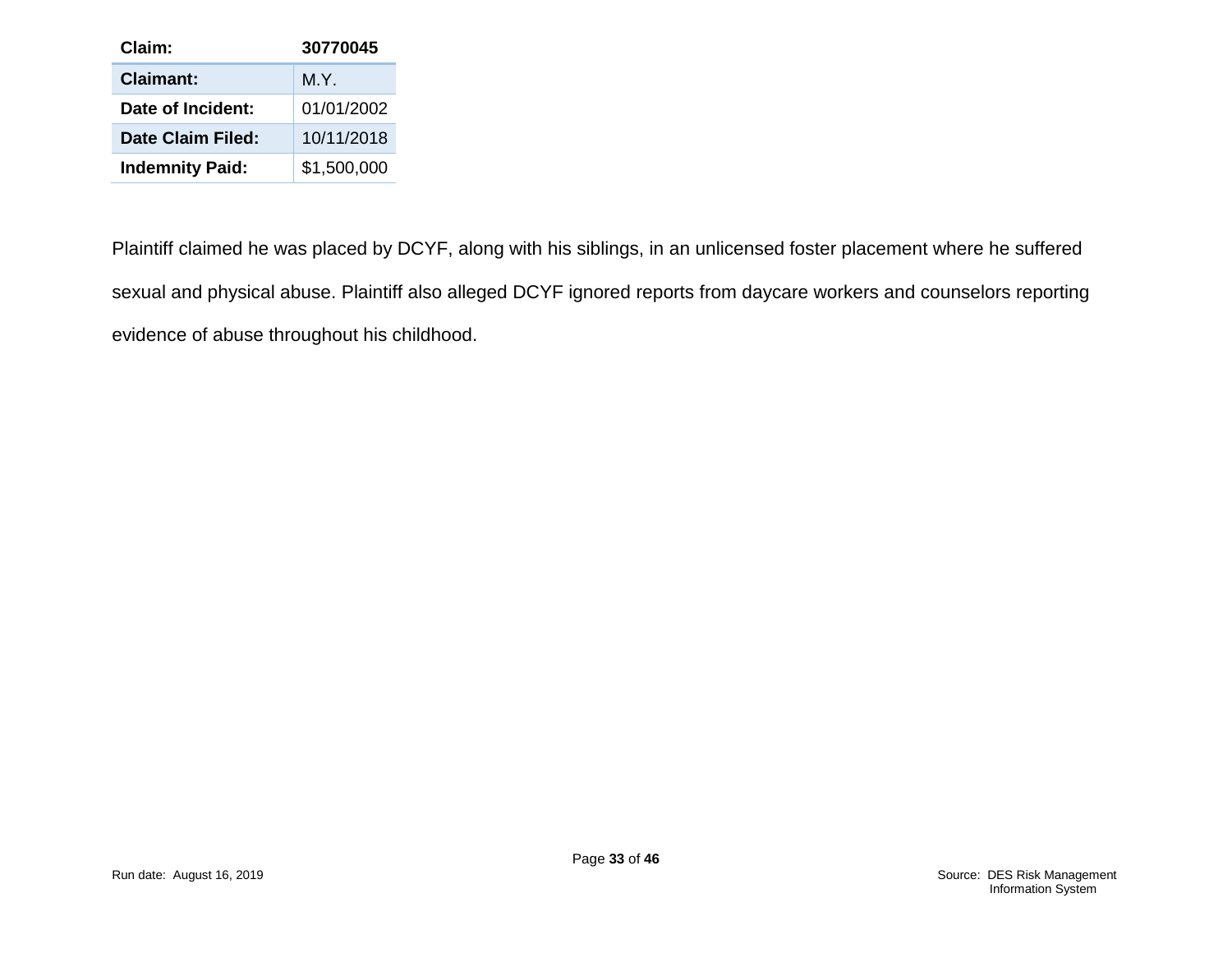| Claim:                   | 30071763                                      |
|--------------------------|-----------------------------------------------|
| <b>Claimant:</b>         | A.B.                                          |
|                          | Brown, Danielle (as guardian for minor child) |
| Date of Incident:        | 01/01/2012                                    |
| <b>Date Claim Filed:</b> | 02/27/2017                                    |
| <b>Indemnity Paid:</b>   | \$1,000,000                                   |

After minor child A.B. was placed in foster care, he was subjected to physical and emotional abuse and neglect. Plaintiff alleged that DCYF failed to recognize multiple red flags, ignored warnings by physicians, and failed to properly investigate claims of abuse. On August 15, 2013, the child was admitted to Children's Hospital Pediatric Intensive Care Unit after suffering an intracranial bleed, broken bones, extensive bruising, and for being grossly malnourished. Plaintiff claimed gross negligence, physical, emotional and psychological injuries, and negligent investigation.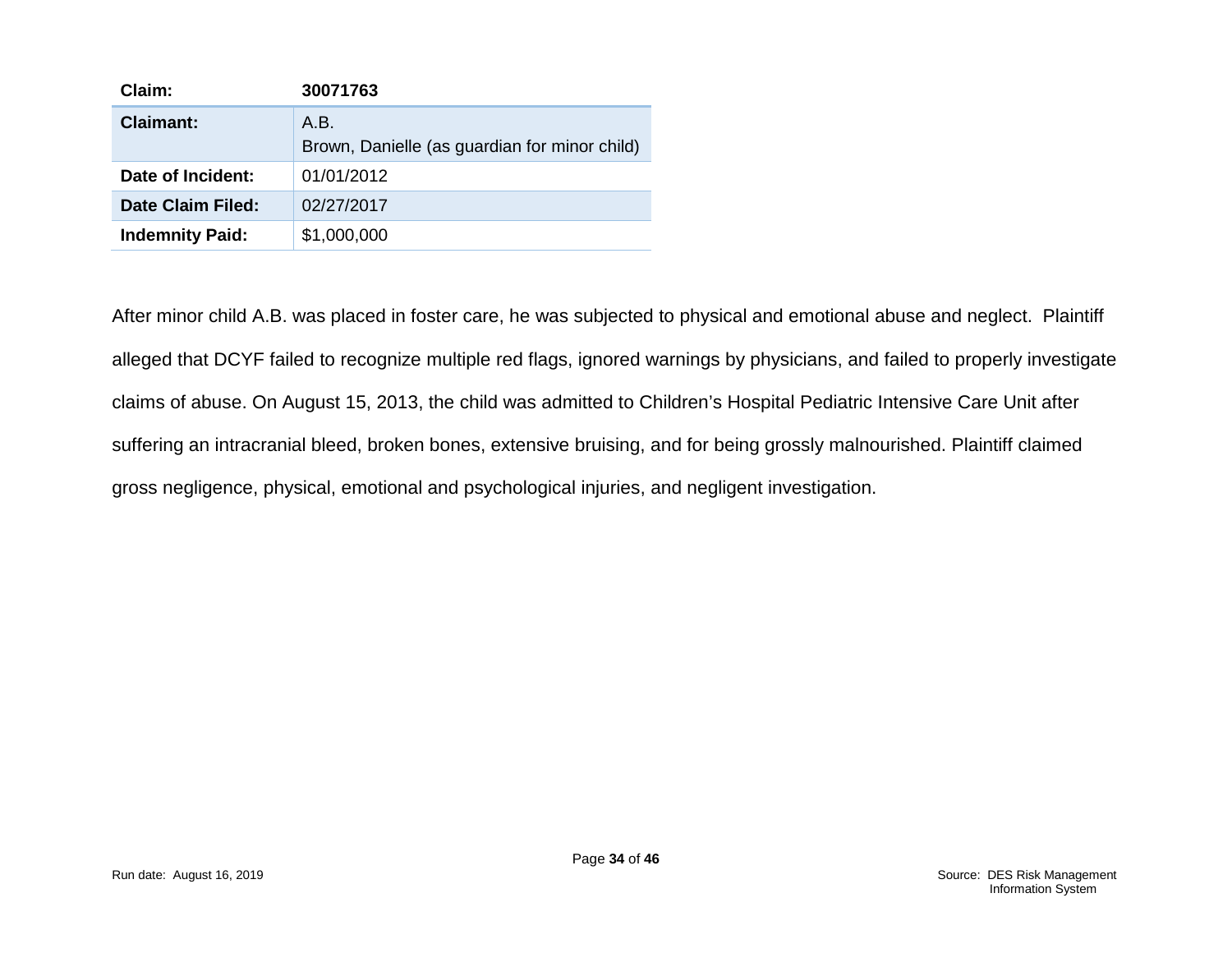#### **Washington State Department of Natural Resources Claims and Litigation**

| Claim:                 | 49070654                            |
|------------------------|-------------------------------------|
| Claimants:             | McPherson, Eric<br>McPherson, Linda |
| Date of Incident:      | 03/22/2014                          |
| Date Claim Filed:      | 01/18/2017                          |
| <b>Indemnity Paid:</b> | \$10,500,000                        |

Plaintiffs alleged that in 2004, the State permitted and approved clear cutting within the groundwater recharge zone and the slope failed. The resultant slide destroyed their homes and all of their possessions. Plaintiffs Larry Miller, Thom and Mary Satterlee, and Delaney Webb were killed during the landslide.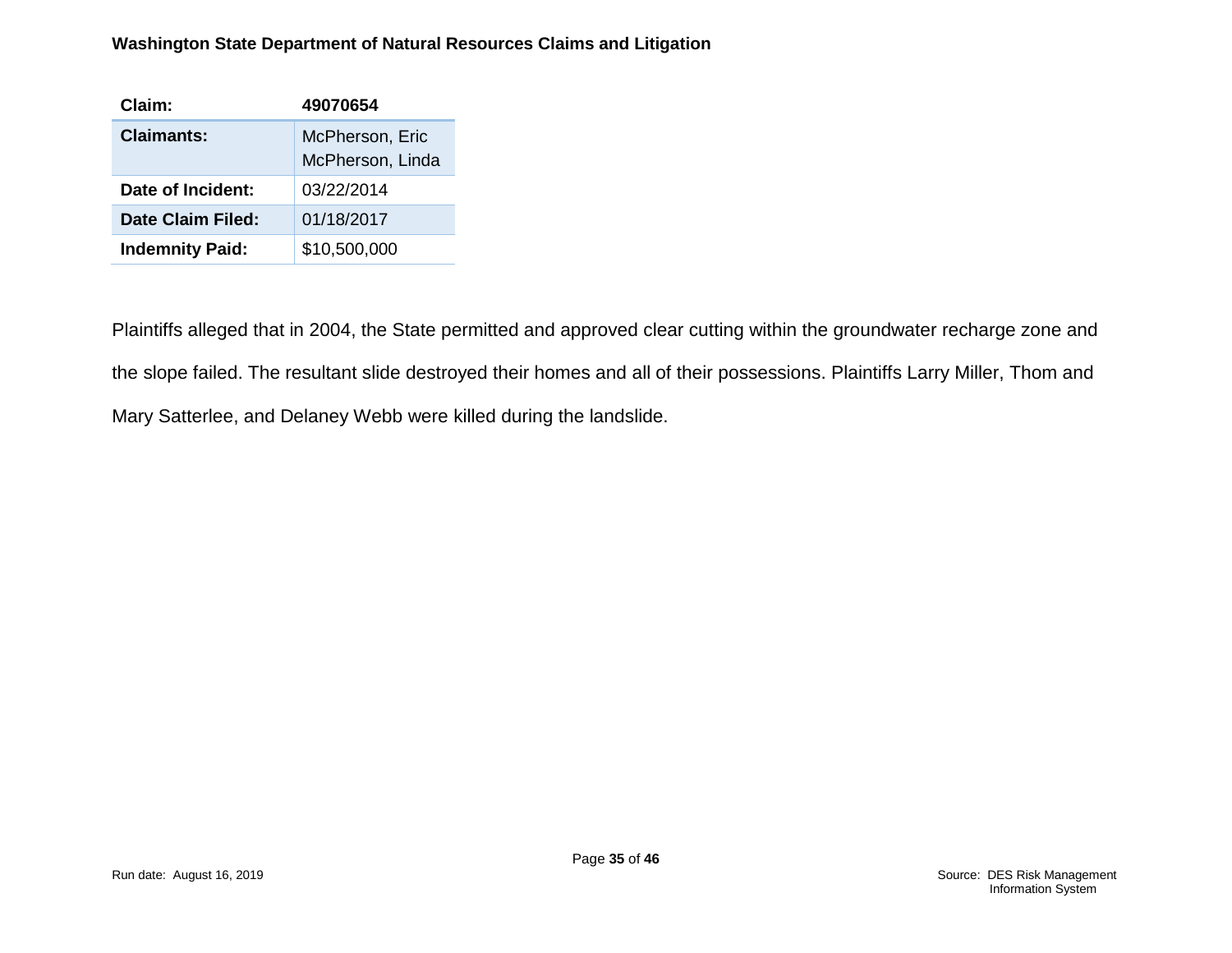| Claim:                 | 49070638                                                                   |
|------------------------|----------------------------------------------------------------------------|
| Claimants:             | Hadaway, Steven<br>Hadaway, Margaret<br>Hadaway, Brandy<br>Hadaway, Delana |
| Date of Incident:      | 03/22/2014                                                                 |
| Date Claim Filed:      | 05/27/2016                                                                 |
| <b>Indemnity Paid:</b> | \$1,375,000                                                                |

Plaintiffs alleged that in 2004, the State permitted and approved clear cutting within the groundwater recharge zone which caused the slope to fail. Plaintiffs claimed emotional injuries, wrongful death, failure to warn, property damage, loss of consortium, and financial damages.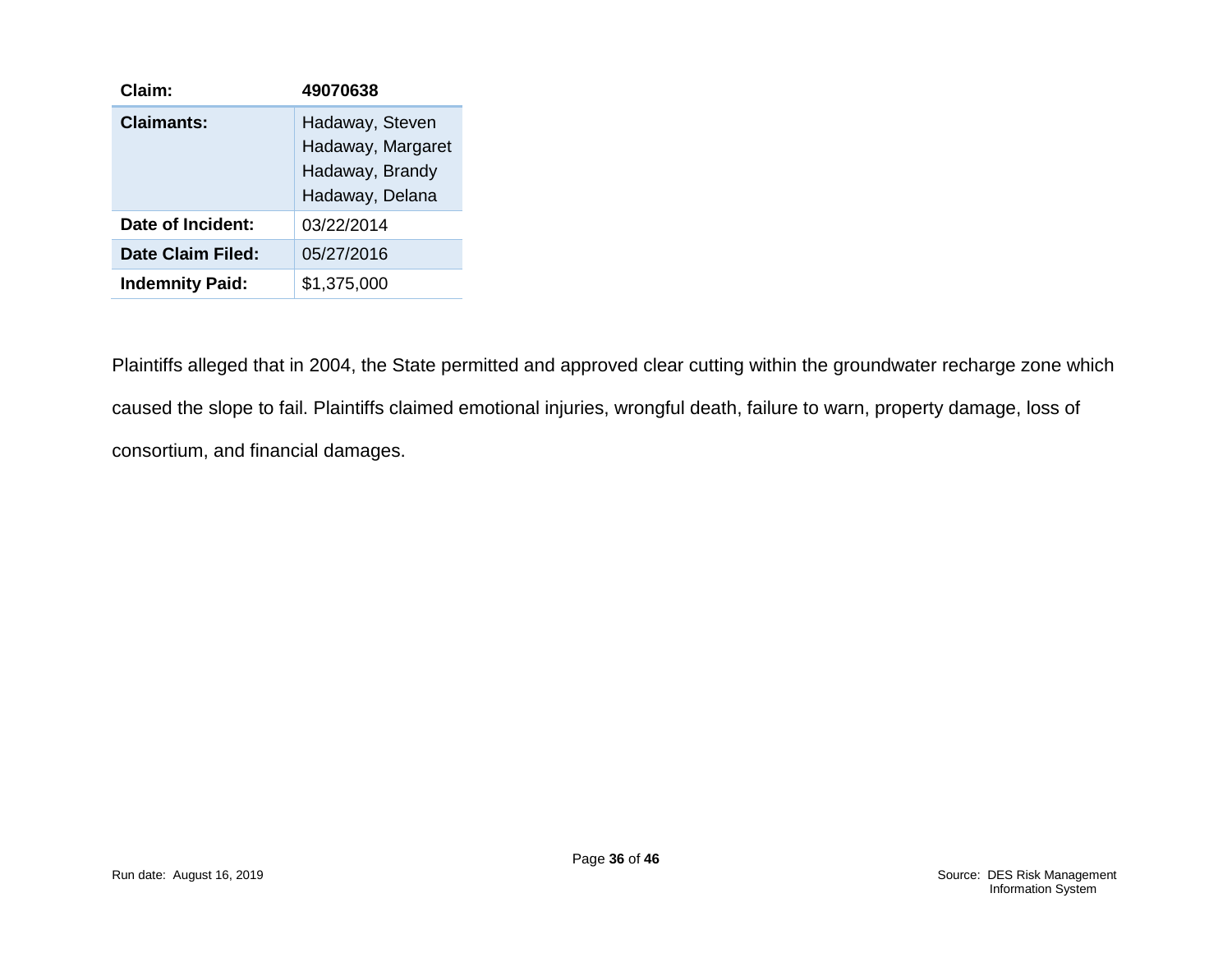#### **Washington State Department of Social and Health Services Claims and Litigation**

| Claim:                 | 30072161     |
|------------------------|--------------|
| <b>Claimants:</b>      | Gray, Vernon |
| Date of Incident:      | 05/04/2009   |
| Date Claim Filed:      | 10/05/2018   |
| <b>Indemnity Paid:</b> | \$8,081,219  |

Plaintiff, a disabled and vulnerable adult, claimed DSHS ignored numerous warning signs for years resulting in exacerbation of his multiple disabilities, blindness and the loss of his home.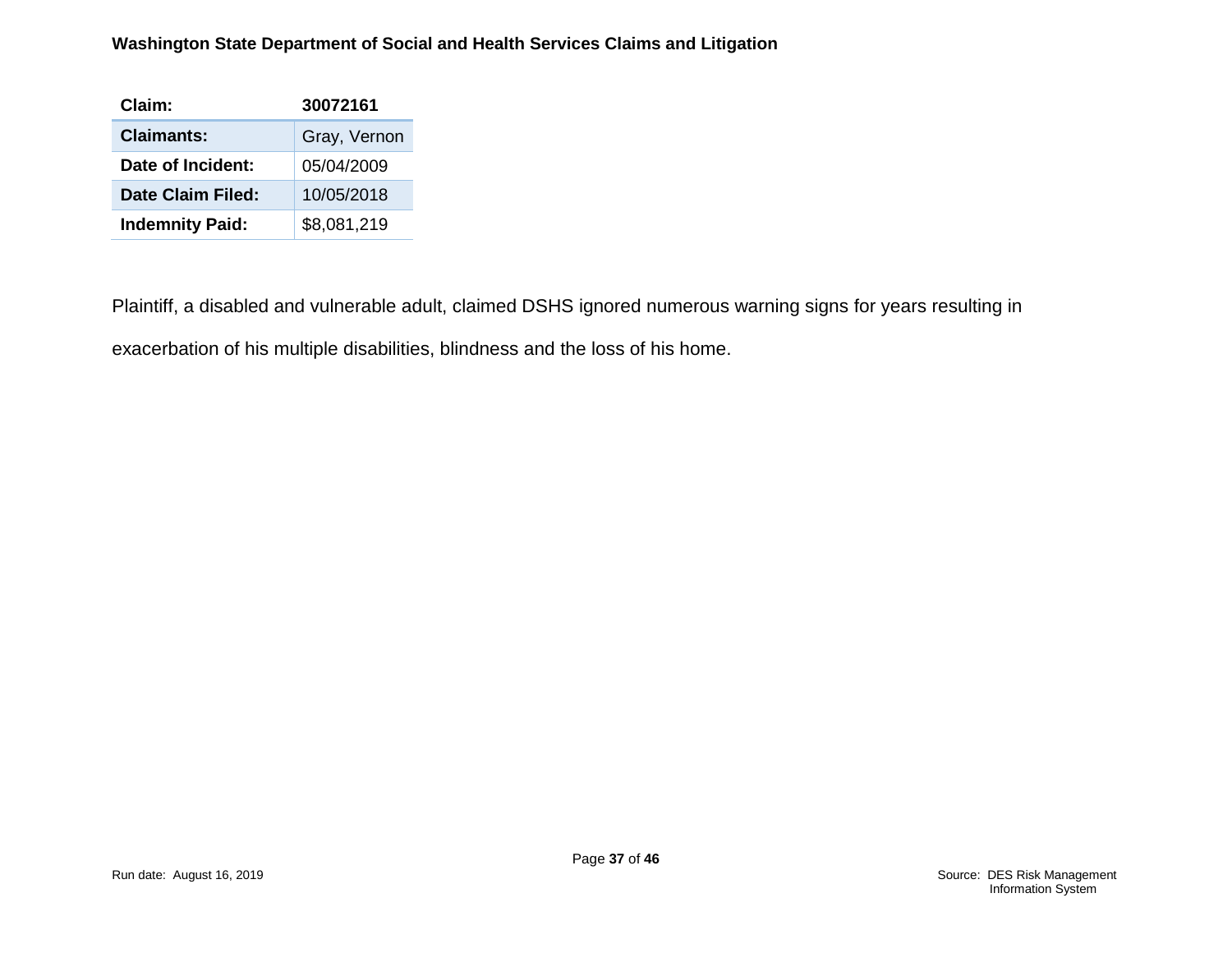| Claim:                 | 30071748        |
|------------------------|-----------------|
| <b>Claimants:</b>      | MS <sub>1</sub> |
| Date of Incident:      | 11/13/2016      |
| Date Claim Filed:      | 01/27/2017      |
| <b>Indemnity Paid:</b> | \$3,000,000     |

Plaintiff, a vulnerable adult residing at Rainier School, alleged she was sexually assaulted and raped on multiple occasions by a Rainier School employee. Plaintiff claimed physical, emotional, and psychological injuries, pain and suffering, loss of enjoyment of life, financial damages, negligent hiring and supervising, and attorney fees.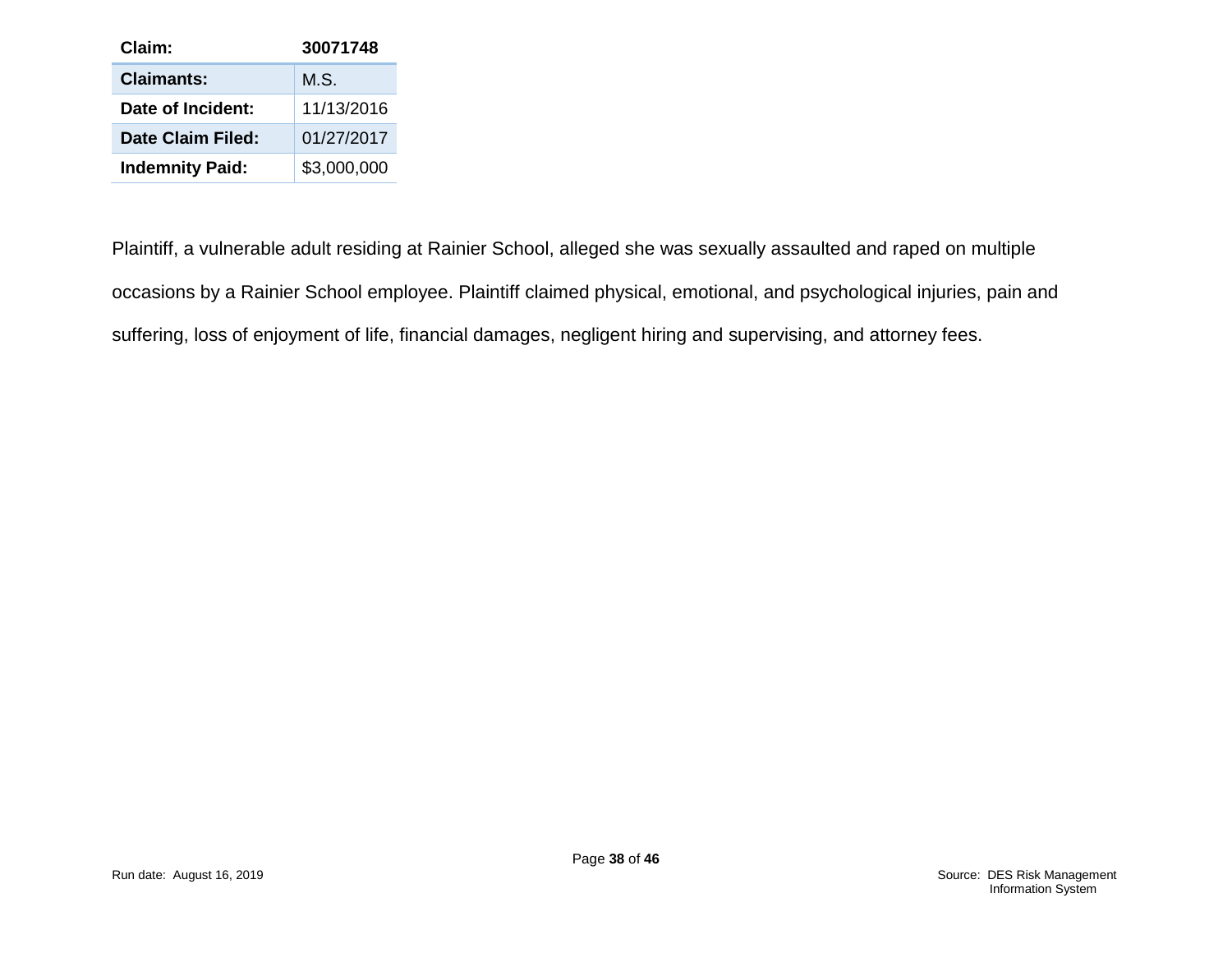| Claim:                   | 30071776                                                |
|--------------------------|---------------------------------------------------------|
| Claimants:               | <b>Brathwaite Sketoe, Beverly</b><br>Brathwaite, Tyrone |
| Date of Incident:        | 07/11/2014                                              |
| <b>Date Claim Filed:</b> | 03/16/2007                                              |
| <b>Indemnity Paid:</b>   | \$1,300,000                                             |

Plaintiffs alleged that DSHS negligently admitted Tyrone Brathwaite to a non-licensed adult family home where he was neglected and abused resulting in his death. Plaintiff claimed severe emotional and psychological injuries, financial loss, statute and policy violations, abuse of a vulnerable adult, civil rights violations, outrage, loss of enjoyment of life, and wrongful death.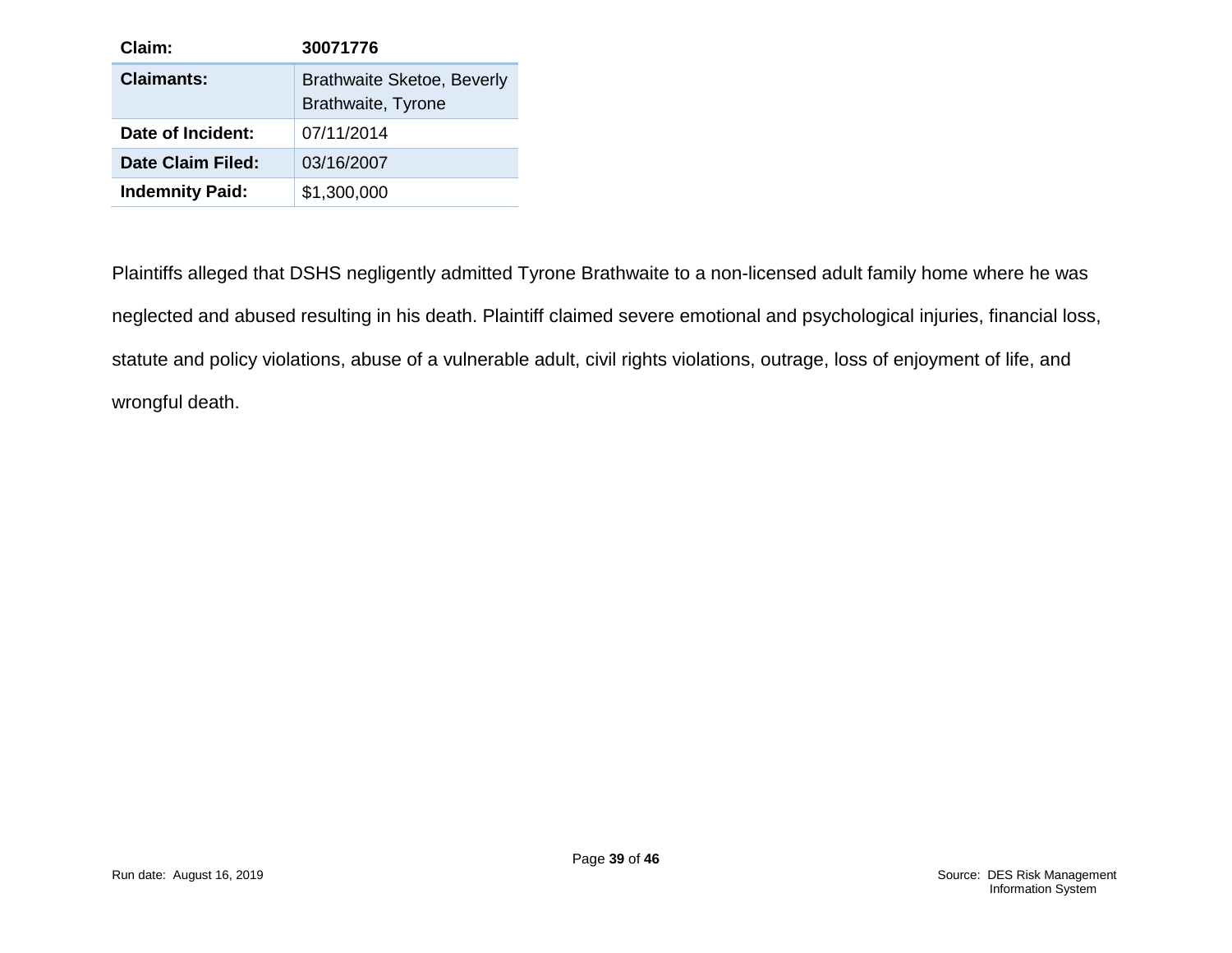#### **Washington State Department of Transportation Claims and Litigation**

| Claim:                 | 40577836       |
|------------------------|----------------|
| <b>Claimants:</b>      | Seward, Skylar |
| Date of Incident:      | 10/12/13       |
| Date Claim Filed:      | 08/04/16       |
| <b>Indemnity Paid:</b> | \$11,485,000   |

Plaintiff was one of seven passengers traveling in a vehicle on I-5 near DuPont when the driver lost control and struck a support pillar. Plaintiff has numerous injuries, including a severed spinal cord resulting in paralysis from the chest down. Plaintiff alleged the Washington State Department of Transportation failed to properly maintain the roadway. Plaintiff alleged damages of physical and emotional injuries, permanent disability, financial and medical expenses.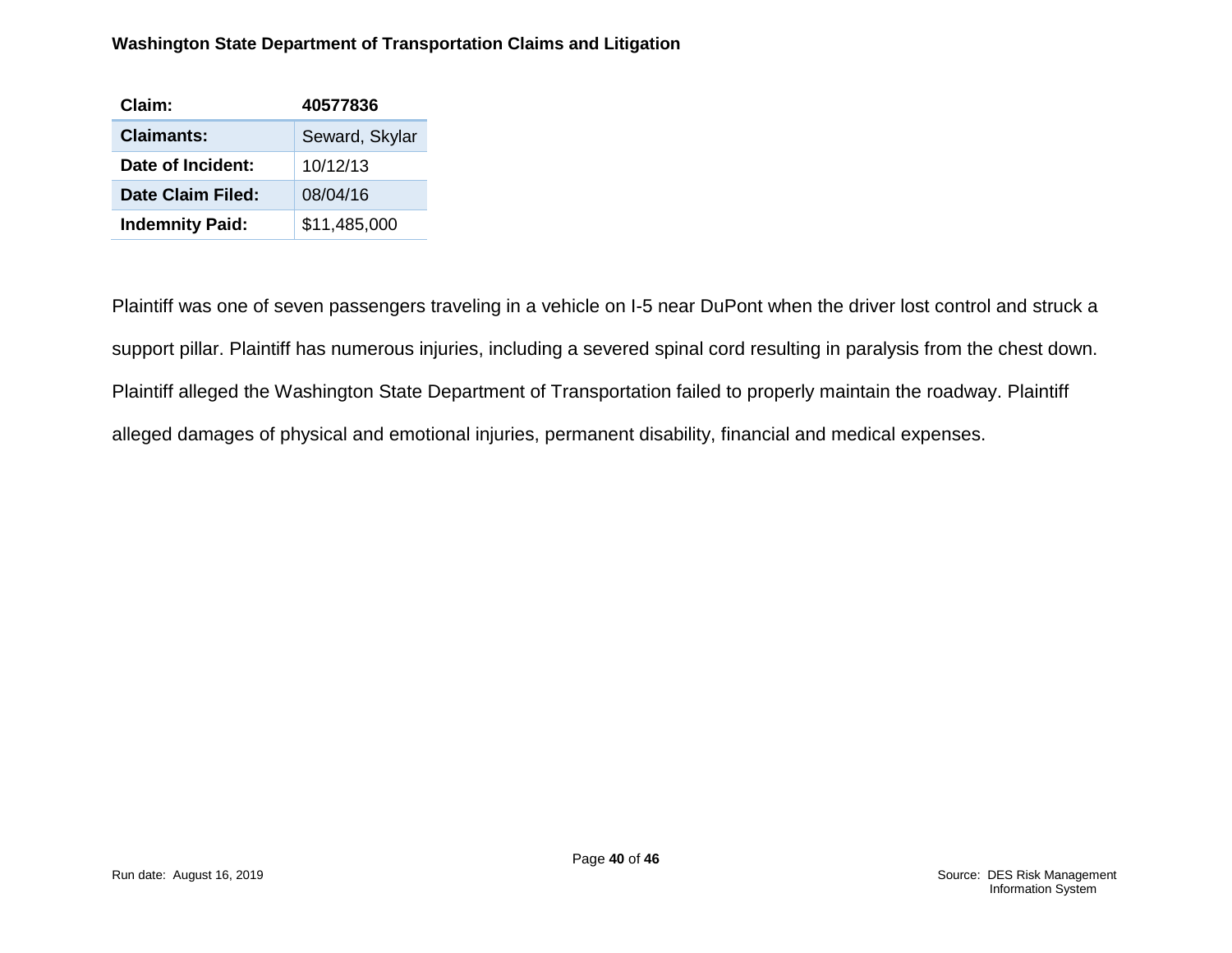| Claim:                 | 40578733                       |
|------------------------|--------------------------------|
| <b>Claimants:</b>      | <b>Seattle Tunnel Partners</b> |
| Date of Incident:      | 12/01/13                       |
| Date Claim Filed:      | 06/28/17                       |
| <b>Indemnity Paid:</b> | \$10,000,000                   |

Plaintiff claimed damages to infrastructure arising from construction of the State Route 99 Tunnel built under Seattle to replace the Alaskan Way Viaduct.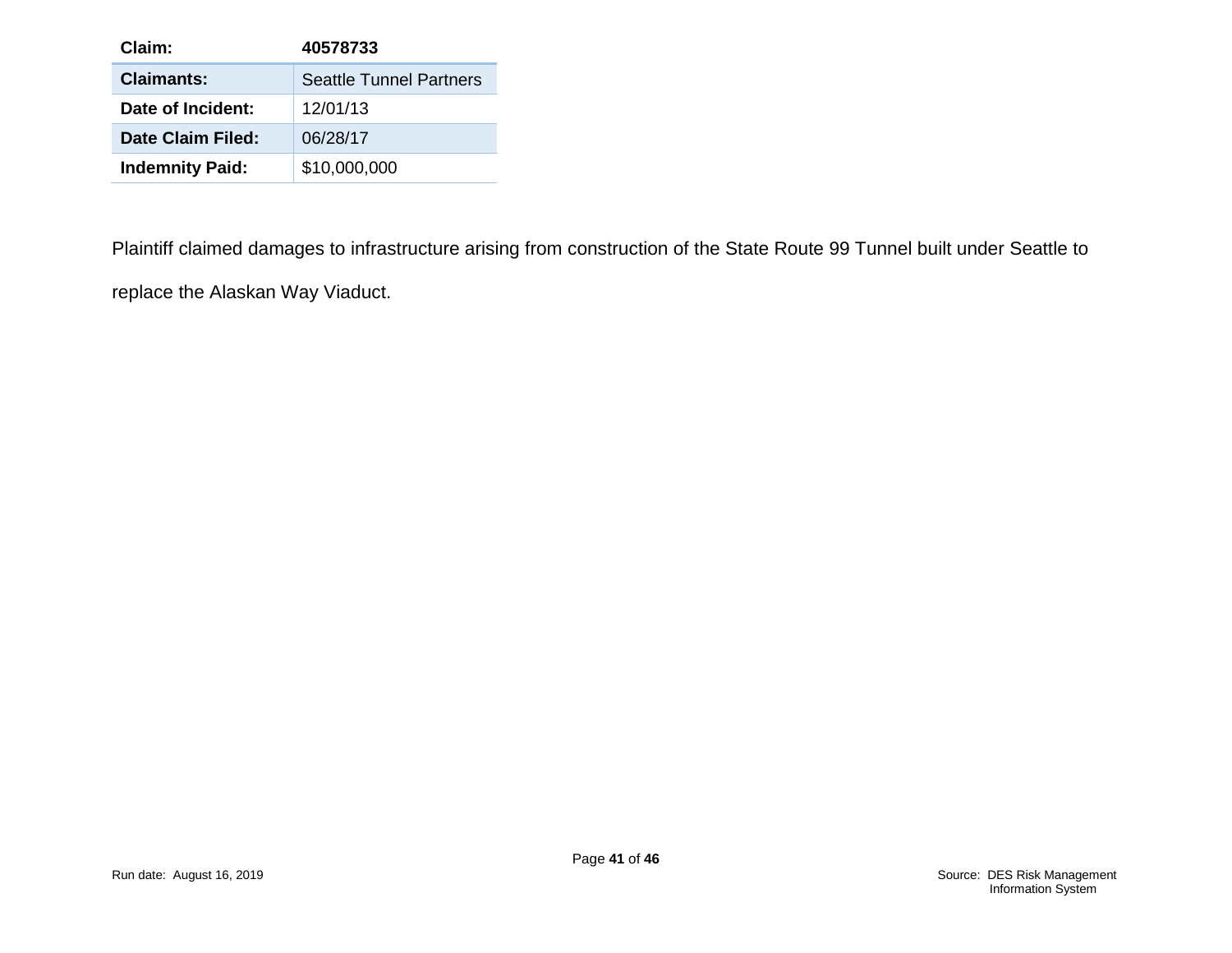| Claim:                 | 40578163     |
|------------------------|--------------|
| <b>Claimant:</b>       | Day, Kennedy |
| Date of Incident:      | 12/26/13     |
| Date Claim Filed:      | 12/08/16     |
| <b>Indemnity Paid:</b> | \$3,600,000  |

Plaintiff, a passenger in her grandmother's vehicle, was traveling on SR 161, when the driver veered to the right, causing the passenger side tires to drop from the road surface to the gravel shoulder. The driver over-corrected and lost control of her vehicle, crossed the oncoming lane of traffic, and struck an embankment and trees. Plaintiff sustained serious injuries, including facial trauma and a collapsed lung. Plaintiff alleged DOT's failure to properly design and maintain the roadway contributed to the accident. Plaintiff claimed physical, emotional, and psychological injuries, disfigurement, pain and suffering, disability, and financial damages.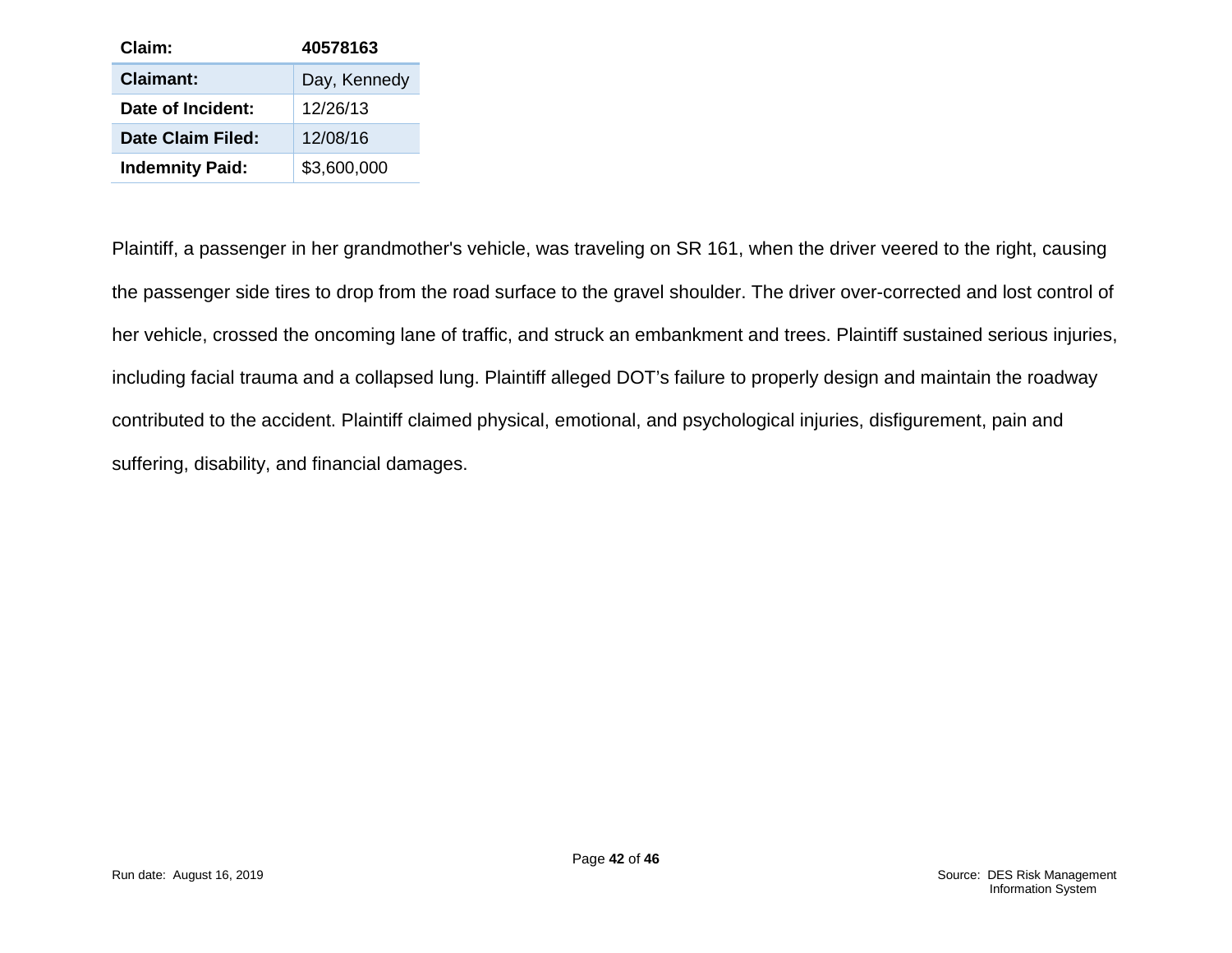| Claim:                 | 40577203        |
|------------------------|-----------------|
| <b>Claimants:</b>      | Miller, Nitasha |
| Date of Incident:      | 10/04/2014      |
| Date Claim Filed:      | 12/24/2015      |
| <b>Indemnity Paid:</b> | \$3,000,000     |

Claimant was a passenger on a motorcycle that hit a traffic island. Claimant was thrown from the motorcycle and suffered severe injuries. Claimant alleged that the WSDOT traffic island was improperly located and marked and jutted out into traffic where the road narrowed leading to plaintiff's injuries.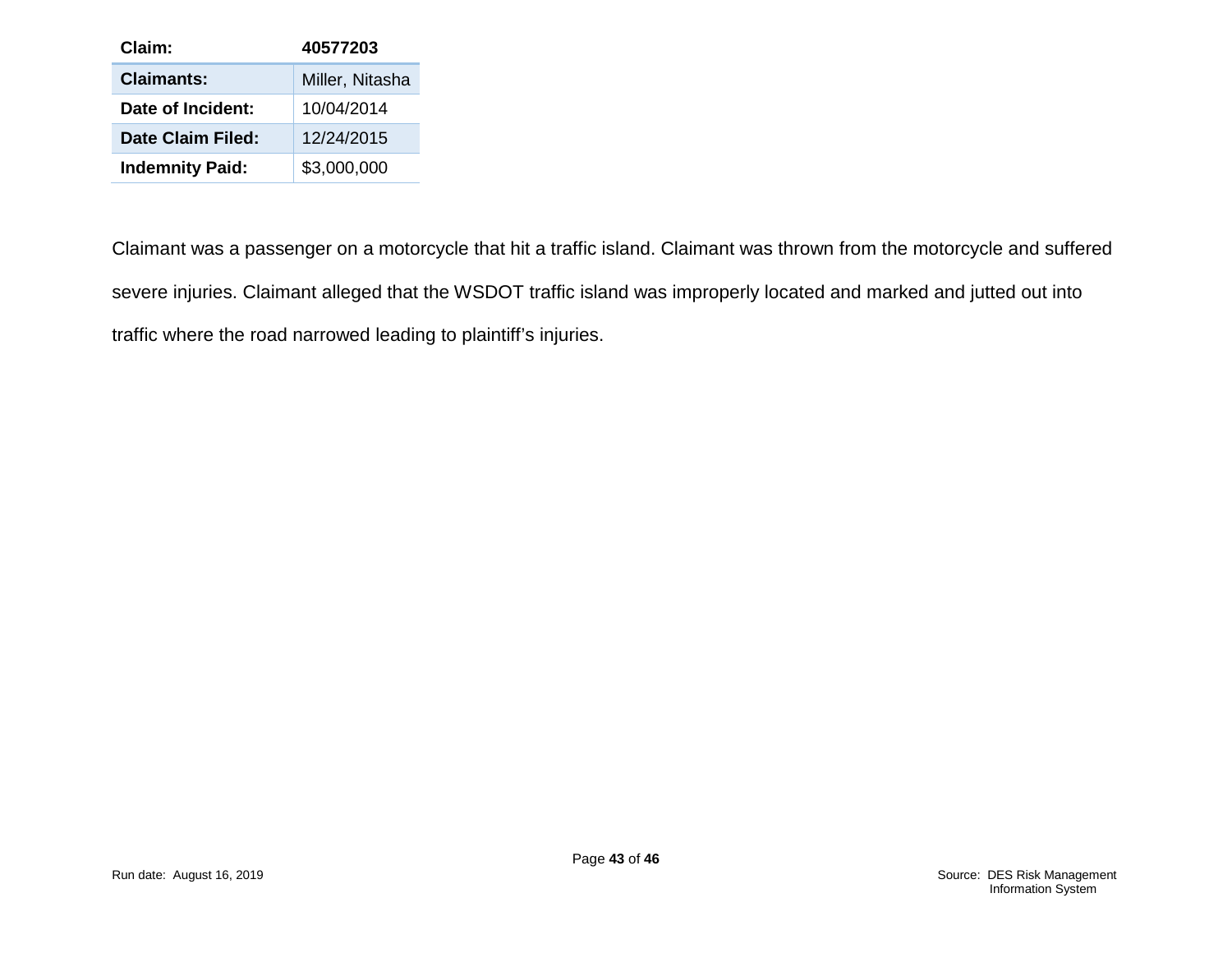| Claim:                   | 40577649               |
|--------------------------|------------------------|
| <b>Claimants:</b>        | <b>Trussler, Stacy</b> |
| Date of Incident:        | 01/29/2015             |
| <b>Date Claim Filed:</b> | 06/08/2016             |
| <b>Indemnity Paid:</b>   | \$2,321,763            |

Plaintiff, a WSDOT employee, alleged disability discrimination, denial of her FMLA, and wrongful termination due to her disability. Plaintiff further alleged that after she filed a Whistleblower complaint, DOT retaliated against her and ultimately terminated her employment. Plaintiff claimed emotional distress, loss of enjoyment of life, defamation, humiliation, harassment, statutory and regulatory violations, hostile work environment, financial damages, and attorney fees.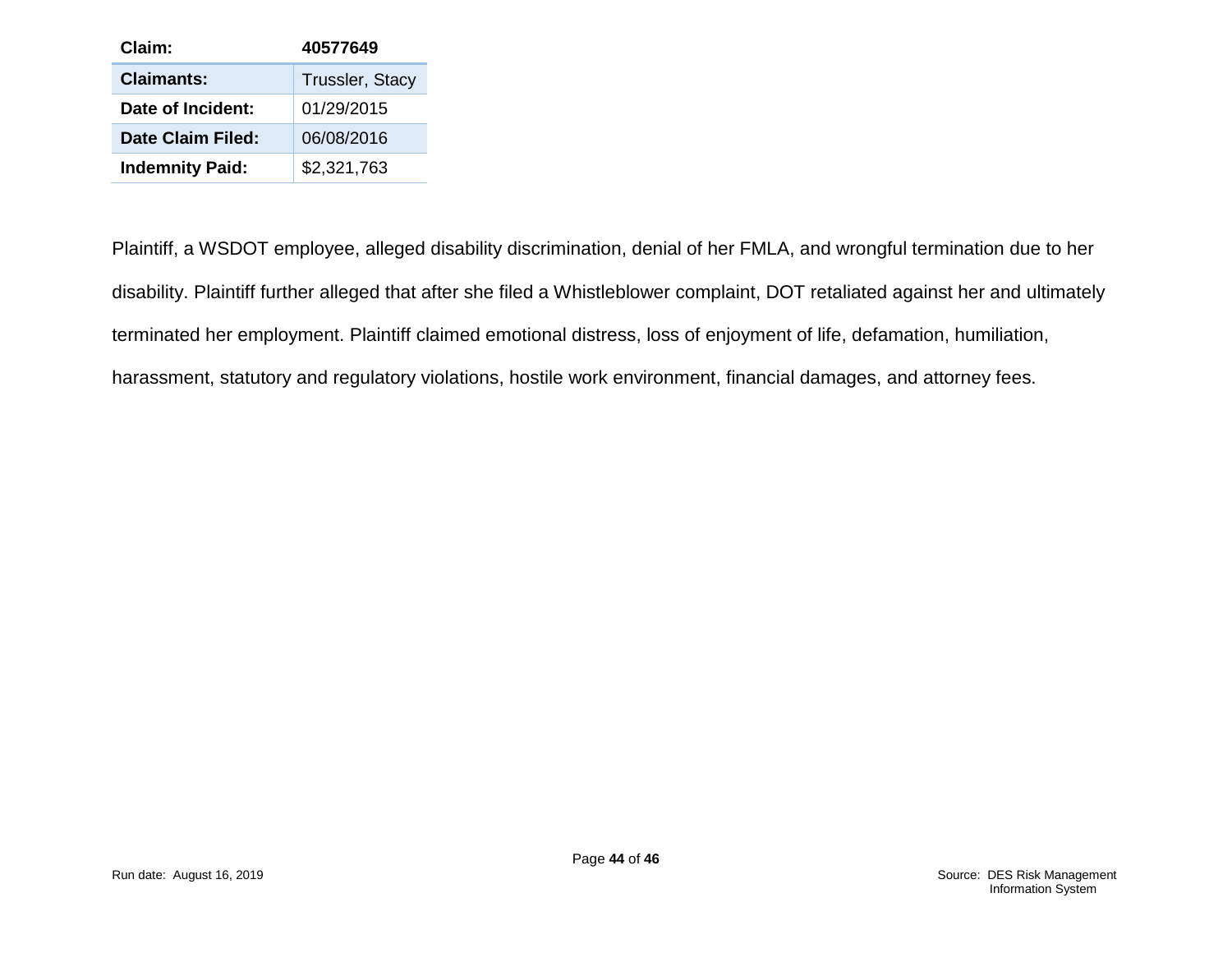| Claim:                 | 40577015                         |
|------------------------|----------------------------------|
| <b>Claimants:</b>      | Hammons, Laurie<br>Hammons, Gary |
| Date of Incident:      | 05/27/2013                       |
| Date Claim Filed:      | 10/02/2015                       |
| <b>Indemnity Paid:</b> | \$1,900,000                      |

Plaintiff was traveling on Grapeview Loop Road North near State Route 3 when she missed a stop sign that was hidden from view by the curvature of the road and the overgrown vegetation. When plaintiff entered the intersection, her car was hit by a truck causing plaintiff's car to spin off the roadway. Plaintiff alleged that WSDOT should have installed a "stop ahead" sign. Plaintiff claimed severe physical and emotional injuries, financial damages, negligent highway design and maintenance, and loss of consortium.